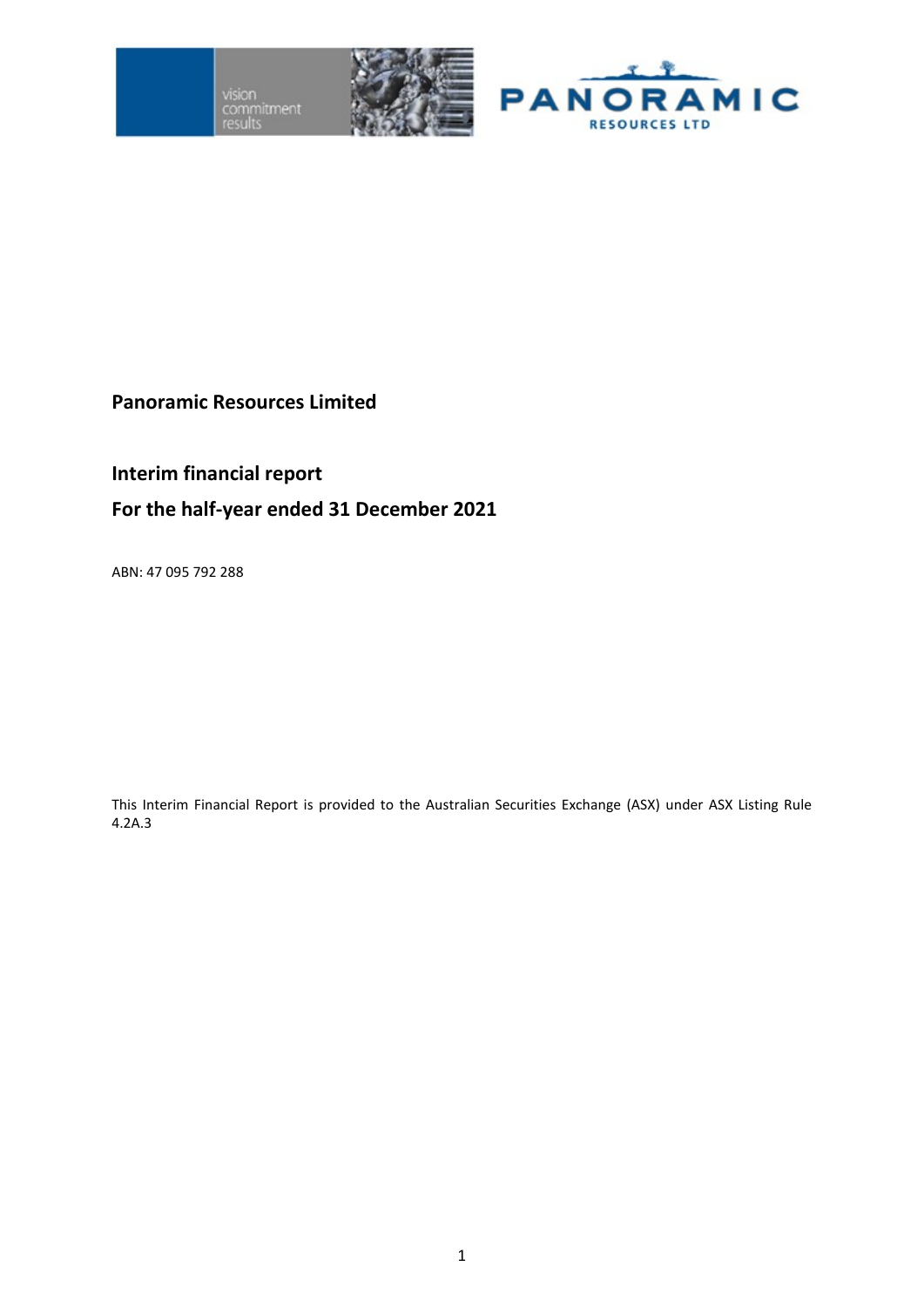## **Appendix 4D – Interim Financial Report**

## **for the half-year ended 31 December 2021**

#### **Results for announcement to the market**

|                                               | 31 Dec 2021 | 31 Dec 2020       | Change |      |
|-----------------------------------------------|-------------|-------------------|--------|------|
|                                               | 5'000       | 5'000             | 5'000  | %    |
| Revenue from ordinary activities              | 21,633      | $\qquad \qquad -$ | 21.112 | 100% |
| Net profit after tax from ordinary activities | 1,202       |                   | 1.195  | 99%  |
| Net profit after tax attributable to members  | 1.202       |                   | 1.195  | 99%  |

#### **Dividends**

No dividend has been paid or declared at the end of the reporting period.

#### **Net tangible assets per share**

|                                        | 31 Dec 2021<br>\$ per share | 31 Dec 2020<br>\$ per share |
|----------------------------------------|-----------------------------|-----------------------------|
| Net tangible asset backing (per share) | 0.07                        | 0.08                        |

Net tangible assets exclude right-of-use assets of \$33,091,000 as at 31 December 2021 (\$5,152,000 as at 31 December 2020). The associated lease liabilities are included, thereby reducing net tangible assets.

#### **Entities over which control has been gained or lost during the period**

- (i) The Company did not gain control of any entity during the period; and
- (ii) The Company did not lose control of any entity during the period.

#### **Commentary on the results for the period**

Factors contributing to the results for the period are as follows:

#### Revenue from ordinary activities

The Savannah Nickel Project generated \$21,633,000 of sales income during the half-year as a result of the recommencement of the Savannah Nickel Project with the first bulk Savannah nickel/copper/cobalt concentrate shipment to China in December 2021. The Savannah Nickel Project did not produce or sell concentrate in the prior corresponding period ending 31 December 2020 due to being in care and maintenance during this period.

#### Profit/(Loss) after tax from ordinary activities and Profit/(Loss) after tax attributable to members

Factors contributing to the results for the period are discussed in the "Review of Operations" section of the Directors' Report which accompanies this Interim Financial Report.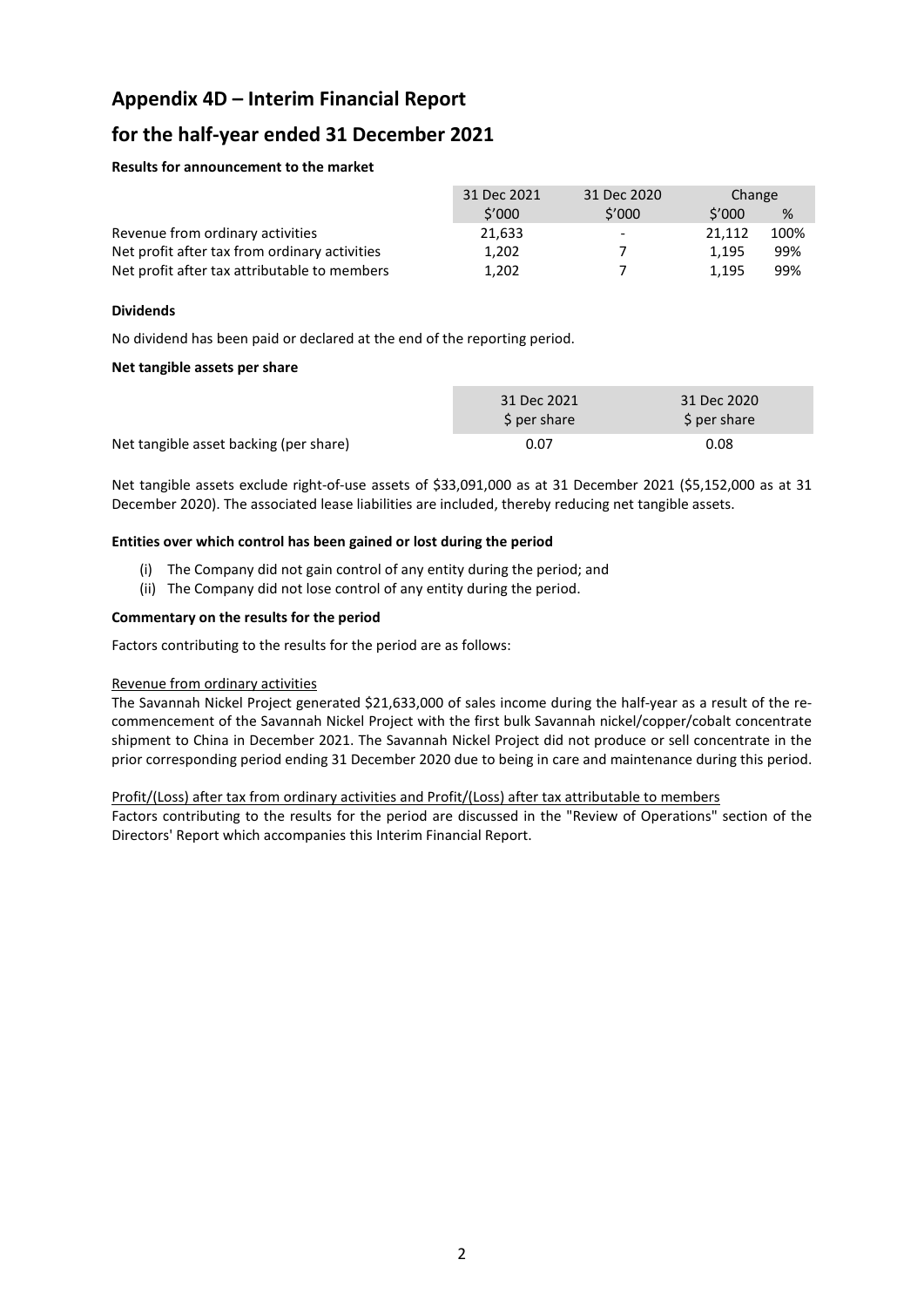#### **Emphasis of matter**

This Interim Financial Report is based on accounts which have been reviewed by the consolidated entity's Independent Auditor and which contain an Independent Review Report that is subject to an emphasis of matter about the consolidated entity's ability to continue as a going concern. Note 2(c) ofthe "Notes to the Consolidated Financial Statements" described the conditions that indicate the existence of material uncertainty that may cast doubt on the consolidated entity's ability to continue as a going concern and therefore realise its assets and discharge its liabilities in the normal course of business.

#### **Other information required by Listing Rule 4.2A**

Except for the matters noted above and subject to the requirements being applicable to the Company, all the disclosure requirements pursuant to ASX Listing Rule 4.2A.3 are contained within Panoramic Resources Limited's Interim Financial Report for the half-year ended 31 December 2021 which accompanies this Appendix 4D Announcement.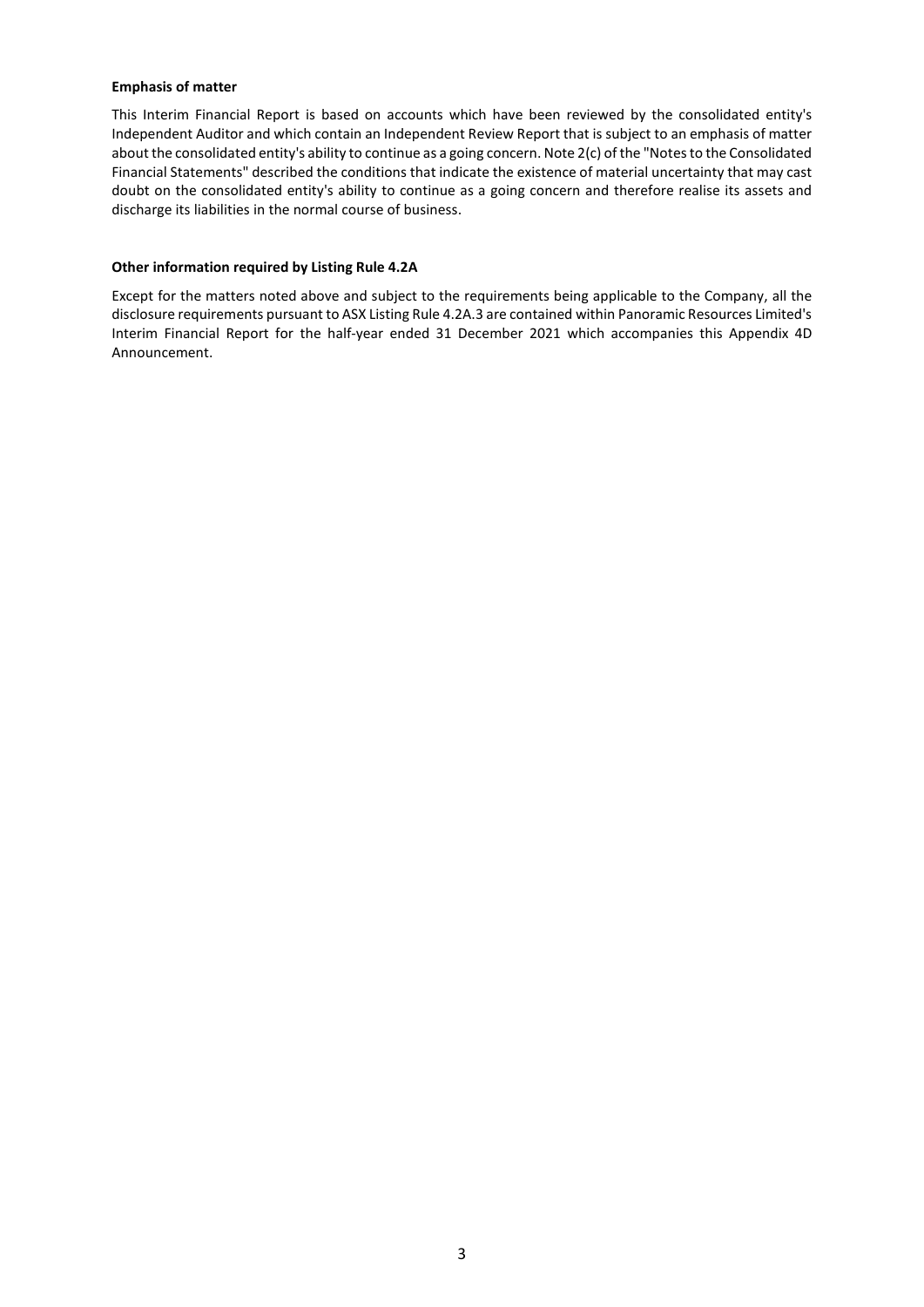## **Panoramic Resources Limited**

## **Interim financial report**

## **For the half-year ended 31 December 2021**

## **Contents**

| Independent auditor's review report to the members of Panoramic Resources Limited 13 |  |
|--------------------------------------------------------------------------------------|--|
|                                                                                      |  |
|                                                                                      |  |
|                                                                                      |  |
|                                                                                      |  |
|                                                                                      |  |
|                                                                                      |  |

This interim financial report does not include all the notes of the type normally included in an annual financial report. Accordingly, this report should be read in conjunction with the annual report for the year ended 30 June 2021 and any public announcements made by Panoramic Resources Limited during the interim reporting halfyear in accordance with the continuous disclosure requirements of the Corporations Act 2001.

Through the use of the internet, we have ensured that our corporate reporting is timely and complete. All press releases, financial reports and other information are available at our Shareholders' Centre on our website:

#### [www.panoramicresources.com](http://www.panoramicresources.com/)

This interim financial report is presented in Australian Dollars and covers the consolidated entity consisting of Panoramic Resources Limited and its subsidiaries.

Panoramic Resources Limited is a Company limited by shares, incorporated and domiciled in Australia.

Panoramic Resources Limited's registered office is:

Level 9, 553 Hay Street Perth WA 6000

The financial statements were authorised for issue by the directors on 24 February 2022.

The directors have the power to amend and reissue the financial statements.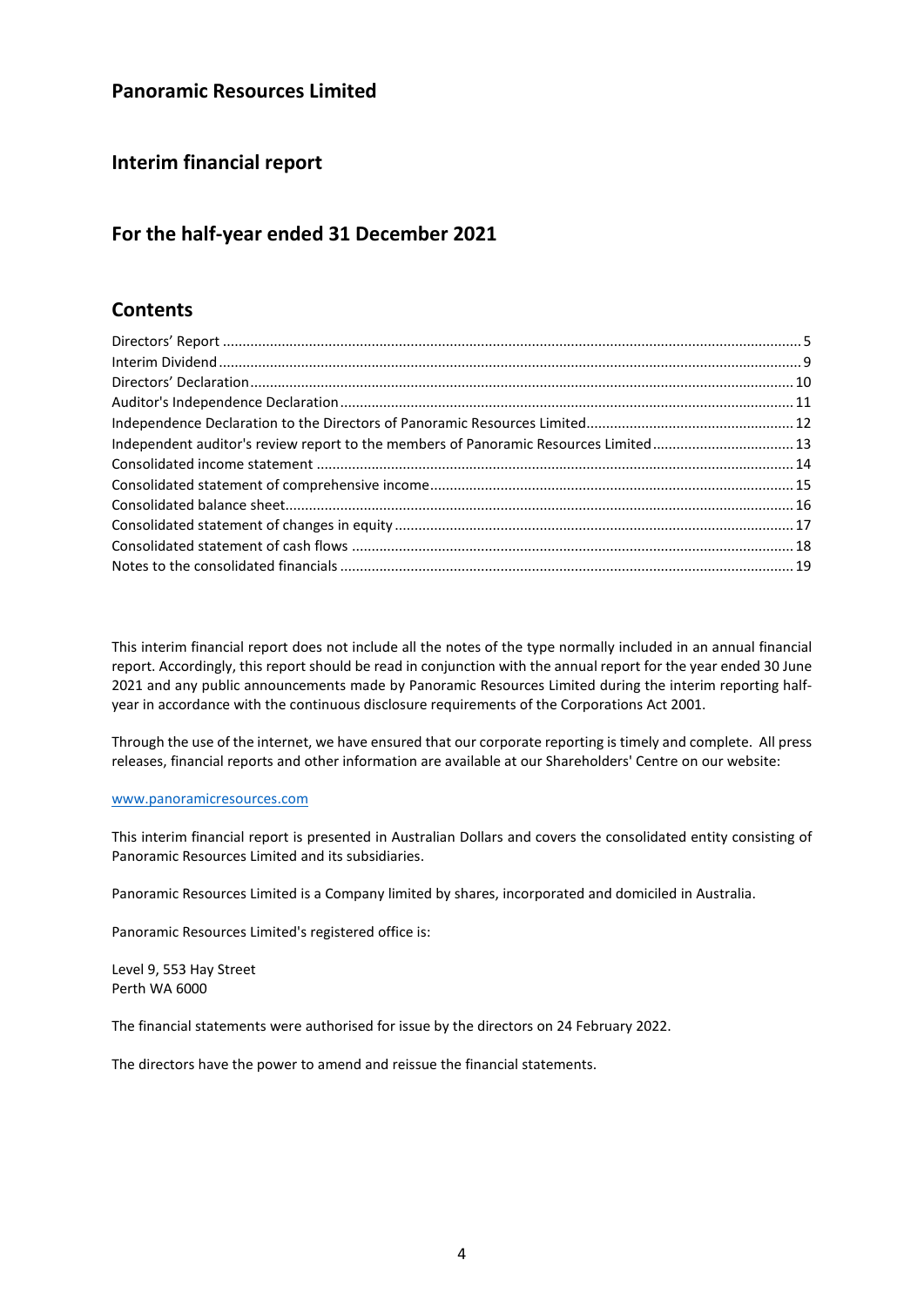# <span id="page-4-0"></span>**Directors' Report**

The Directors present their report on the consolidated entity consisting of Panoramic Resources Limited and the entities it controlled at the end of, or during, the half-year ended 31 December 2021.

### **Directors**

The following persons were directors of Panoramic Resources Limited during the whole of the financial half-year up to the date of this report, unless otherwise stated:

| Nicholas L Cernotta | Independent Non-Executive Chair    |
|---------------------|------------------------------------|
| Victor Rajasooriar  | <b>Managing Director</b>           |
| Peter R Sullivan    | Non-Executive Director             |
| Rebecca J Hayward   | Independent Non-Executive Director |
| Gillian Swaby       | Independent Non-Executive Director |

#### **Operating and Financial Review**

### *Operating Result for the Half-year*

The Consolidated entity recorded a profit after tax for the financial period ended 31 December 2021 of \$1,202,000 (2020: profit after tax of \$7,000).

The results, in comparison to the previous corresponding half-year, reflect:

- Increase in revenue of \$21,633,000 (2020: nil) resulting from the first sale of concentrate to the Company's offtake partner Sino Nickel PTY LTD and Jinchuan Group Co. LTD;
- Increase in cost of goods sold due to the re-commencement of operations at the Savannah Nickel mine totalled \$17,761,000 (2020: revenue and cost of goods sold both nil) as a result Care and Maintenance expenditure for the half-year was nil (2020: \$6,444,000); and
- 97% reduction in other income as the financial result at 31 December 2020 included the gain on sale of Panton Sill Pty Ltd, a former subsidiary of the Group, and JobKeeper receipts.

As the COVID-19 pandemic continues to impact Australia and the world, the Group's focus remains on keeping its people well, and maintaining safe and reliable operations. The Group has been proactive in its response to the COVID-19 pandemic and has implemented a range of protective and preventative measures. The border controls in Western Australia as a result of COVID-19 have impacted labour accessibility for the Savannah Nickel Project. In response to this, the Company has modified its short term mine plan activities, see further comments below.

#### **Review of Operations**

#### *Savannah Nickel Project*

Underground development and ore production commenced at the Savannah Nickel Project in July 2021 which was ahead of the August 2021 planned commencement that was announced to the Australian Stock Exchange (ASX) on 6 April 2021. Mining activities are being undertaken by leading underground mining contractor Barminco, a subsidiary of Perenti Global Limited (ASX:PRN), with which the Company has executed a four-year contract worth approximately \$280 million.

In August 2021, the Company executed a three-year \$34 million contract with leading mineral processing and engineering specialists Primero Group Pty Ltd (Primero), a subsidiary of NRW Holdings Limited (ASX:NWH). Primero is responsible for the restart, operation and maintenance of the existing ore processing plant and nonprocessing infrastructure at the Savannah Mine. Primero completed the requisite preparatory works on the processing plant throughout September and October which resulted in the plant being commissioned three weeks ahead of schedule. The first nickel-copper-cobalt concentrate was produced in October 2021 (ASX announcement 20 October 2021).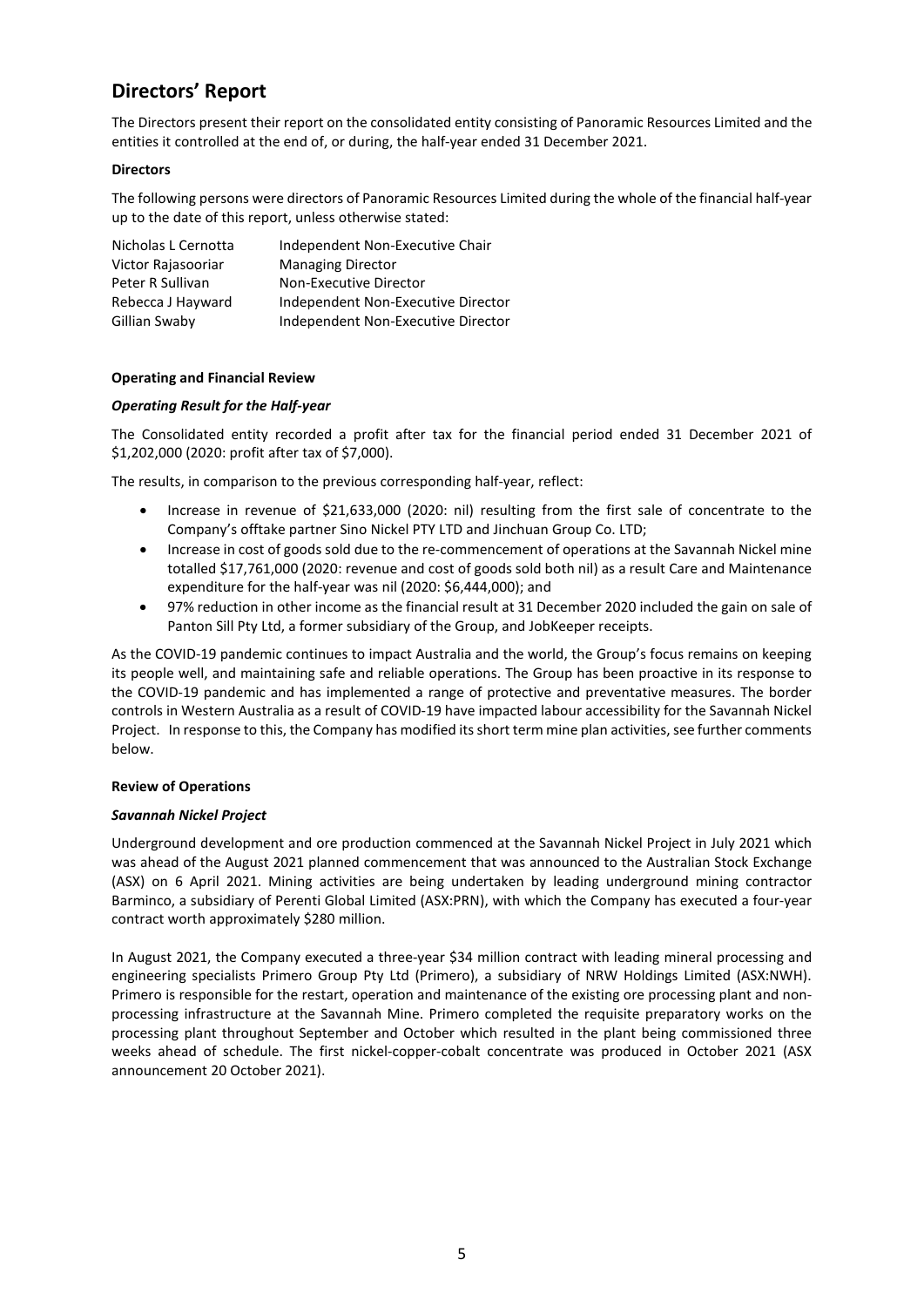A total of 178,486 tonnes of ore was mined during the half-year. The ore was sourced from both Savannah remnants ore reserve and Savannah North. Underground mining continued to advance in the December quarter despite labour accessibility challenges, with momentum being sustained since mining commenced in July 2021. The first Savannah North stope was mined during the December quarter comprising 15,550t ore @ 1.22% Ni, 0.51% Cu and 0.09% Co.

During the half-year the mining schedule was modified to reflect labour accessibility issues stemming from border controls in Western Australia. The focus of the site team has been to maintain development rates with lower than planned ore production from stopes. The impact of this change on processing has been mitigated by the ore stockpiling strategy implemented since the restart of underground mining in July 2021. The substantial surface ore stockpile bult up over the July to October 2021 period was drawn down during the December quarter, supplemented by fresh ore from underground. Ore stockpiled on surface at the end of the half-year was estimated to be 60,400t.

There were 123,682 tonnes milled in the period producing 11,115 dry metric tonnes (dmt) of concentrate containing 779t of nickel, 559t of copper and 53t of cobalt. Treatment plant performance is progressing in accordance with the project's production ramp-up plan, with ore grade reconciliation in line with expectations. Cambridge Gulf Limited (CGL) was awarded the road haulage contract to cart concentrate from the mine at Savannah to the port of Wyndham where the Company maintains a purpose-built storage shed and loading facility. CGL commenced operations at the end of October.

On 26 December 2021, the Company completed loading the first concentrate ship comprising a total cargo of 10,865 wet metric tonnes (wmt) (10,029dmt) of nickel-copper-cobalt concentrate. There were no other shipments in the half-year ended 31 December 2021.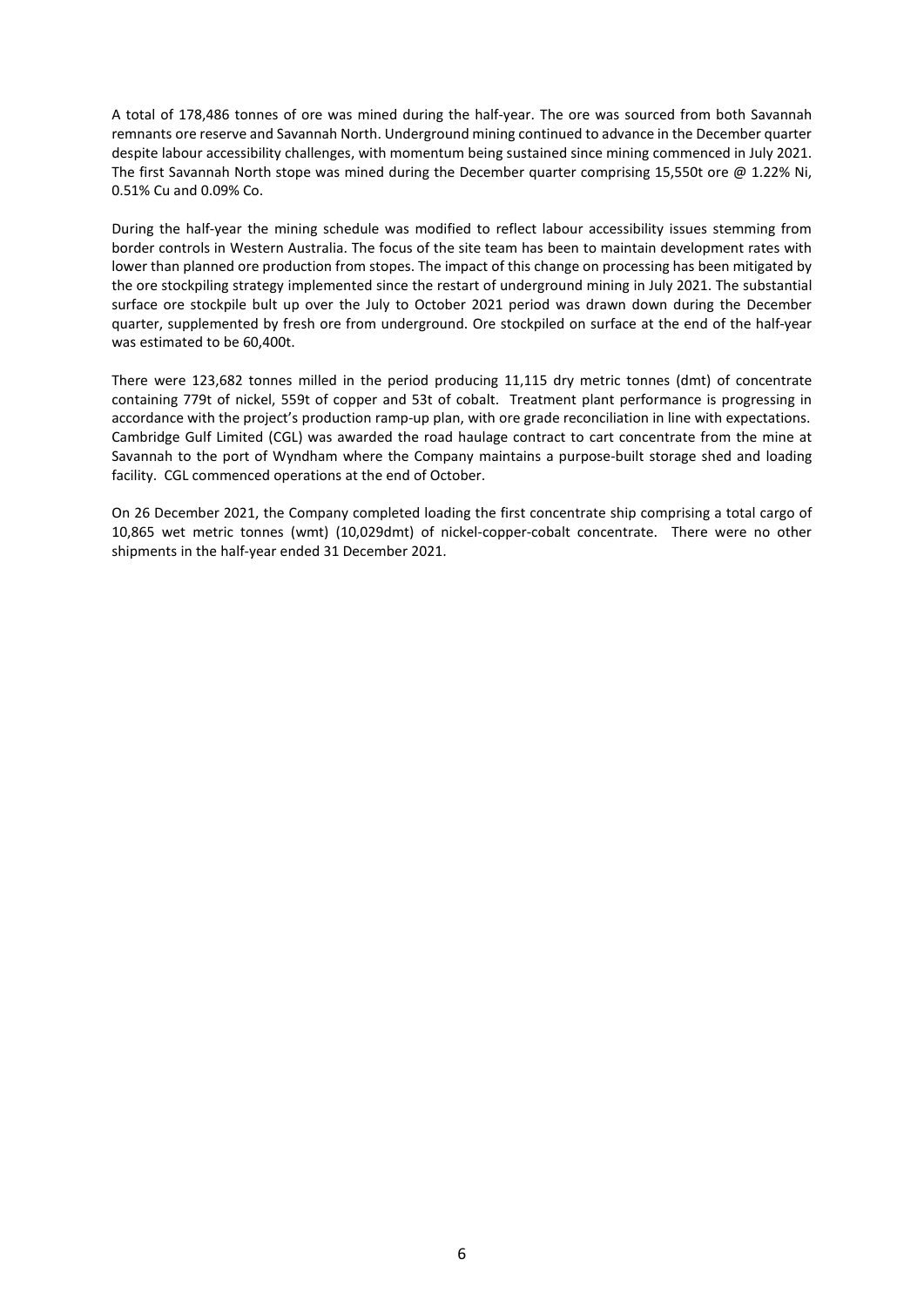The following table summarises the production results for the half-year ended 31 December 2021.

| <b>Area</b>                   | <b>Details</b>     | <b>Units</b> | <b>3 Months</b><br><b>Ending</b><br>31 Dec 2021 | <b>3 Months</b><br><b>Ending</b><br>30 Sep 2021 | <b>Half-Year</b><br><b>Ended 31 Dec</b><br>2021 |
|-------------------------------|--------------------|--------------|-------------------------------------------------|-------------------------------------------------|-------------------------------------------------|
| <b>Mining</b>                 | Ore mined          | dmt          | 76,416                                          | 102,070                                         | 178,486                                         |
|                               | Ni grade           | %            | 1.03                                            | 1.01                                            | 1.02                                            |
|                               | Ni metal contained | dmt          | 788                                             | 1,035                                           | 1,823                                           |
|                               | Cu grade           | %            | 0.57                                            | 0.59                                            | 0.58                                            |
|                               | Co grade           | %            | 0.07                                            | 0.06                                            | 0.06                                            |
| <b>Milling</b>                | Ore milled         | dmt          | 123,682                                         | ÷,                                              | 123,682                                         |
|                               | Ni grade           | %            | 0.99                                            | $\blacksquare$                                  | 0.99                                            |
|                               | Cu grade           | %            | 0.55                                            | $\blacksquare$                                  | 0.55                                            |
|                               | Co grade           | %            | 0.06                                            | $\blacksquare$                                  | 0.06                                            |
|                               | Ni Recovery        | %            | 63.6                                            | -                                               | 63.6                                            |
|                               | Cu Recovery        | %            | 82.2                                            | $\blacksquare$                                  | 82.2                                            |
|                               | Co Recovery        | %            | 71.4                                            | $\blacksquare$                                  | 71.4                                            |
| <b>Concentrate Production</b> | Concentrate        | dmt          | 11,115                                          | $\overline{a}$                                  | 11,115                                          |
|                               | Ni grade           | %            | 7.01                                            | ÷,                                              | 7.01                                            |
|                               | Ni metal contained | dmt          | 779                                             | $\blacksquare$                                  | 779                                             |
|                               | Cu grade           | %            | 5.03                                            | ä,                                              | 5.03                                            |
|                               | Cu metal contained | dmt          | 559                                             | $\blacksquare$                                  | 559                                             |
|                               | Co grade           | %            | 0.48                                            | $\blacksquare$                                  | 0.48                                            |
|                               | Co metal contained | dmt          | 53                                              | $\blacksquare$                                  | 53                                              |
| <b>Concentrate Shipments</b>  | Concentrate        | dmt          | 10,029                                          | $\overline{\phantom{0}}$                        | 10,029                                          |
|                               | Ni grade           | %            | 7.02                                            | ÷,                                              | 7.02                                            |
|                               | Ni metal contained | dmt          | 704                                             | $\blacksquare$                                  | 704                                             |
|                               | Cu grade           | %            | 5.05                                            | ÷,                                              | 5.05                                            |
|                               | Cu metal contained | dmt          | 506                                             | ÷,                                              | 506                                             |
|                               | Co grade           | %            | 0.48                                            | $\blacksquare$                                  | 0.48                                            |
|                               | Co metal contained | dmt          | 48                                              | $\blacksquare$                                  | 48                                              |

*Table 1* – *Savannah Nickel Project Operating Statistics*

## *First Concentrate Payment*

In accordance with the offtake agreement with Jinchuan, a provisional invoice was submitted following the departure of the first concentrate ship on 26 December 2021. The payment of US\$14.8 million (A\$20.7 million) was received on 7 January 2022 and is inclusive of the sale of all three metals contained in the concentrate.

## *Hedging*

The Company executed a USD forward hedge contract with Macquarie Bank in December for 400t of nickel metal to protect a portion of the cash flow from the first shipment of concentrate. The hedge volume is 57% of the contained metal in the shipment and on a payable basis leaves the Company with a modest unhedged position with full exposure to movements in the nickel price. The hedge achieved a price of US\$19,871/t for settlement in February 2022. The intent of this hedge is to manage metal pricing risk and cash flow during the period from provisional invoice / cash receipt through to final invoice. The other metals within the sold concentrate comprising copper and cobalt are unhedged.

At the end of the half-year there were no other hedges in place.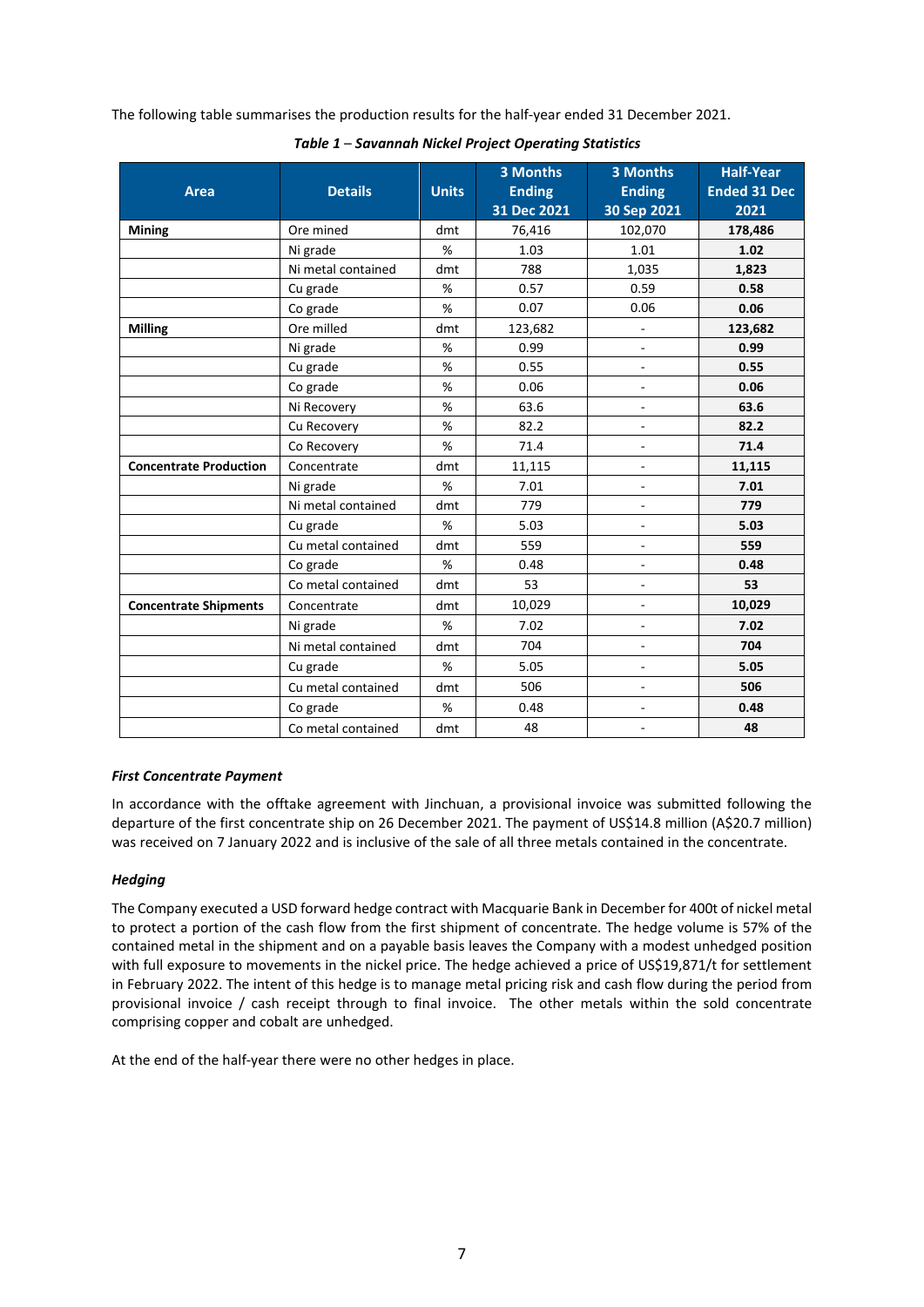#### **Savannah Nickel Project - Exploration Activities**

During the half-year a grade control drilling program was completed at Savannah North. The program involved 67 drill holes for a total of 2,946 drill metres with 1,848 samples collected and submitted for assay. The grade control drill results confirm the strong and continuous nature of the mineralisation in the upper zone of Savannah North. The results increase confidence in undertaking mine development and stoping activities in the planned development levels of the Savannah North mine.

There were no other significant regional activities undertaken during the half-year as the primary focus was on the recommencement of mining operations at Savannah.

Regional surface drilling is planned for the end of March 2022 being the culmination of the Kimberley wet season. Drilling is planned to follow up modelled EM conductors at both the Northern Ultramafic Granulite and the Stoney Creek Intrusions.

On 22 July 2021, the Company published (on the ASX) a 2021 Mineral Resource and Ore Reserve Statement. There were no material changes to the stated resource and reserve in comparison to the previously released statement.

#### **Corporate Activities**

The Company is limited by shares and is domiciled and incorporated in Australia.

Significant events of the consolidated entity during the half-year of a corporate nature were as follows:

#### *Debt Funding*

On 29 September 2021, the Company advised the ASX that it had received US\$30.0 million in funding from the first tranche of the secured loan facility with Trafigura Group Pte LTD (Trafigura). The draw-down followed the completion of all conditions precedent in early July 2021 (ASX announcement 2 July 2021) under the US\$45.0 million secured loan facility. The loan facility comprises two tranches.

The first tranche is a five-year Prepayment Loan Facility (PLF) totalling US\$30.0 million which was fully drawn in late September. The second tranche is a US\$15.0 million Revolving Credit Loan Facility (RCF) which remains undrawn and is available to the Company.

The PLF has a five-year term through to 31 July 2026. Debt service under this tranche is interest only during the period to 31 July 2022, thereafter loan repayments commence based on a fixed schedule. These scheduled repayments are sculpted to align with project cash flows.

The RCF is available for the period through to 31 December 2022. The Company can draw-down the RCF at its election and repay this facility at any time without penalty. The loan facility incurs interest based on the threemonth LIBOR as a base interest rate, plus a favourable margin.

There are no conditions subsequent under the loan facility and there is no requirement for mandatory commodity price hedging.

As a result of the draw-down, the five-year nickel-copper-cobalt concentrate offtake agreement for the period February 2023 to February 2028 with Trafigura is now unconditional. This agreement commences on the expiry of the existing offtake agreement with Jinchuan.

#### **Subsequent Events**

A second concentrate shipment was completed on 15 February 2022 comprising a cargo of 9,409wmt of concentrate totalling US\$14.7 million (A\$20.7 million being a provisional estimate @ 100% payable metal).

Other than as disclosed above, no matter or circumstance has occurred subsequent to half-year end that has significantly affected, or may significantly affect, the operations of the Group, the results of those operations or the state of affairs of the Group or economic entity in subsequent financial periods.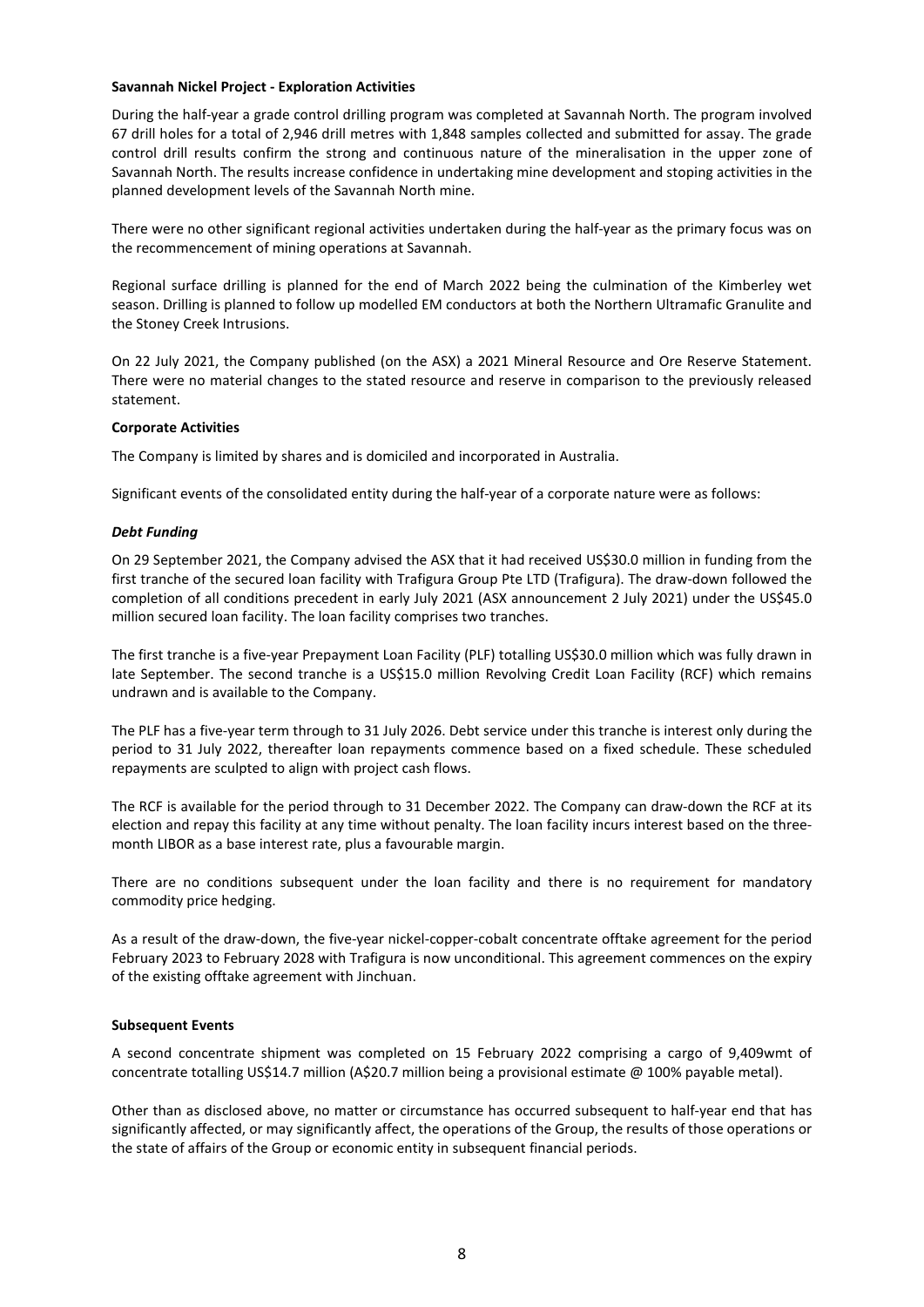#### <span id="page-8-0"></span>**Interim Dividend**

No dividend was paid during the period and no interim dividend has been declared for the half-year ended 31 December 2021 (31 December 2020: nil).

#### **Significant Changes in the State of Affairs**

There have been no significant changes in the state of affairs of the Group during the half-year.

#### **Auditor's Independence Declaration**

A copy of the Auditor's Independence Declaration as required under section 307C of the Corporations Act 2001 is set out on page 11.

### **Rounding**

The amounts contained in this report and in the financial report have been rounded to the nearest \$1,000 (where applicable and unless otherwise stated) under the option available to the Company under Australian Securities and Investments Commission Corporations (Rounding in Financial/Directors' Reports) Instrument 2016/191, dated 24 March 2016. The Company is an entity to which the legislative instrument applies.

Signed in accordance with a resolution of directors.

Victor Rajasooriar Managing Director

Perth, 24 February 2022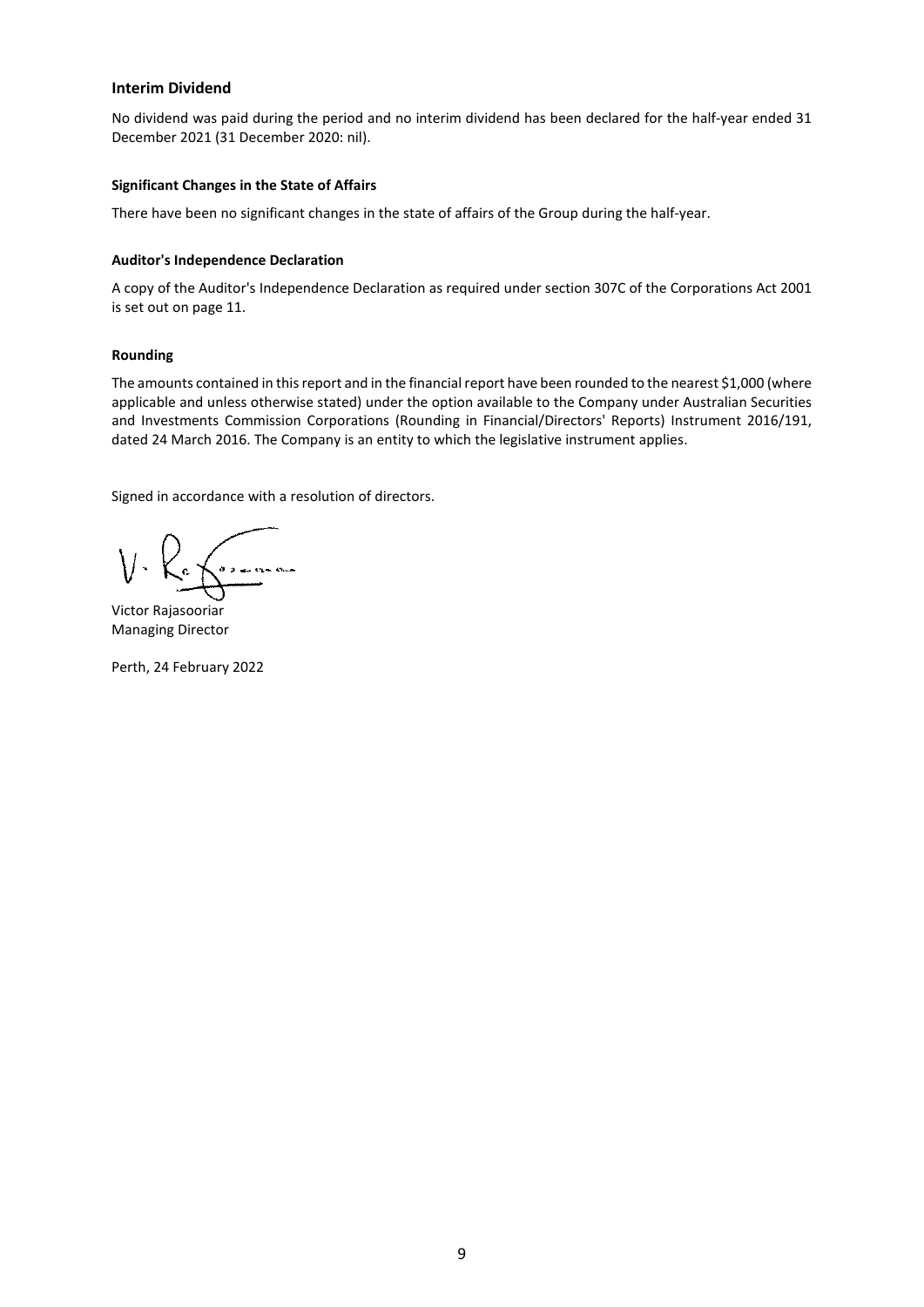# <span id="page-9-0"></span>**Directors' Declaration**

### **31 December 2021**

In accordance with a resolution of the directors of Panoramic Resources Limited, I state that:

In the opinion of the directors:

- **a)** the financial statements and notes of the consolidated entity are in accordance with the Corporations Act 2001, including:
	- (i) giving a true and fair view of the financial position as at 31 December 2021 and the performance for the half-year ended on that date of the consolidated entity; and
	- (ii) complying with Accounting Standard AASB134: Interim Financial Reporting and the Corporations Regulations 2001; and
- **b)** subject to the achievement of matters set out in note 2(c), there are reasonable grounds to believe that the Company will be able to pay its debts as and when they become due and payable.

On behalf of the Board

Victor Rajasooriar Managing Director

Perth, 24 February 2022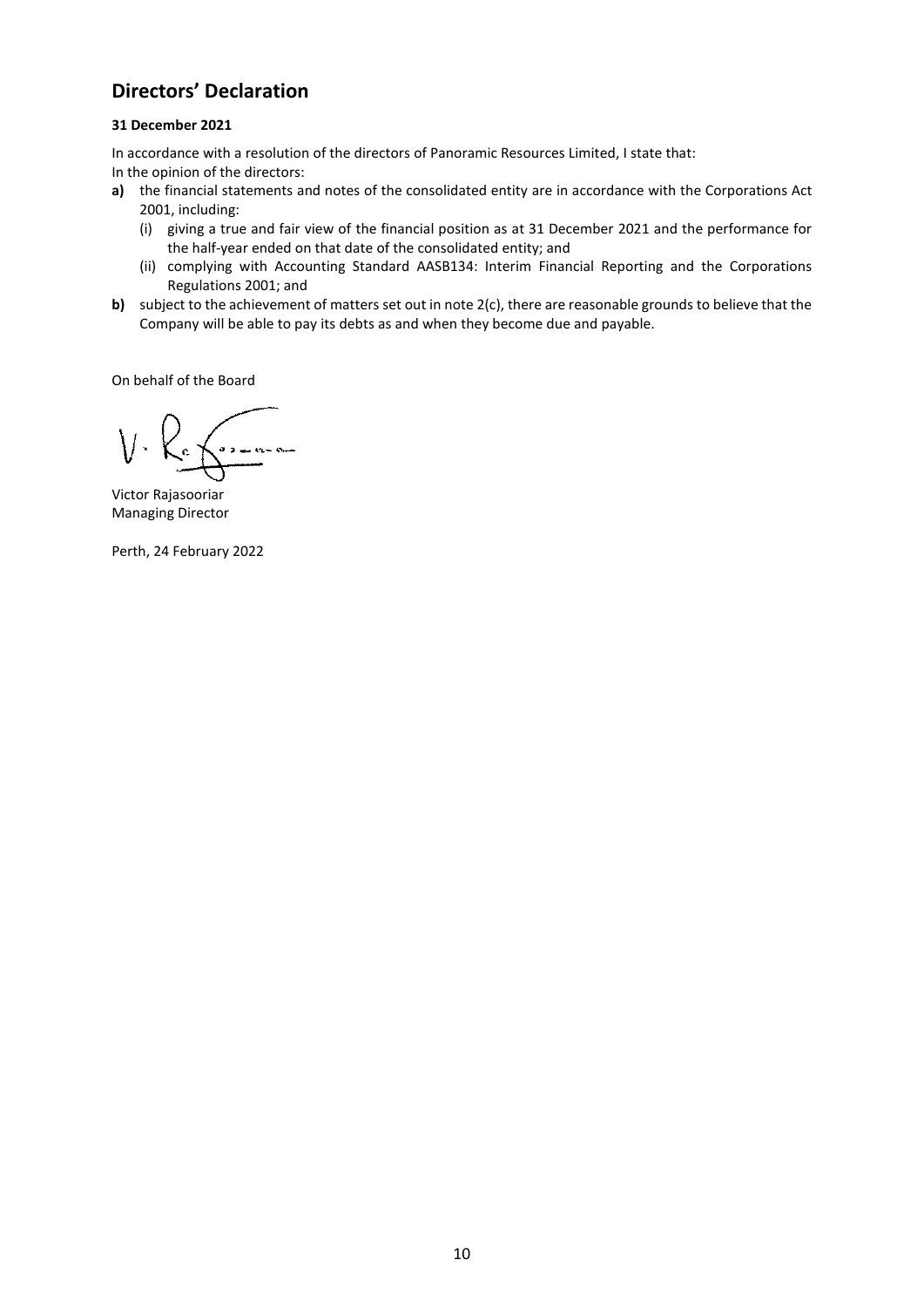

Ernst & Young 11 Mounts Bay Road Perth WA 6000 Australia GPO Box M939 Perth WA 6843

Tel: +61 8 9429 2222 Fax: +61 8 9429 2436 ey.com/au

## **Auditor's Independence Declaration to the Directors of Panoramic Resources Limited**

As lead auditor for the review of the half-year financial report of Panoramic Resources Limited for the half-year ended 31 December 2021, I declare to the best of my knowledge and belief, there have been:

- a. No contraventions of the auditor independence requirements of the *Corporations Act 2001* in relation to the review; and
- b. No contraventions of any applicable code of professional conduct in relation to the review; and
- c. No non-audit services provided that contravene any applicable code of professional conduct in relation to the review.

This declaration is in respect of Panoramic Resources Limited and the entities it controlled during the financial period.

Ernst & Young<br>Ernst & Young<br>Your Bucking ham

Gavin Buckingham Partner 24 February 2022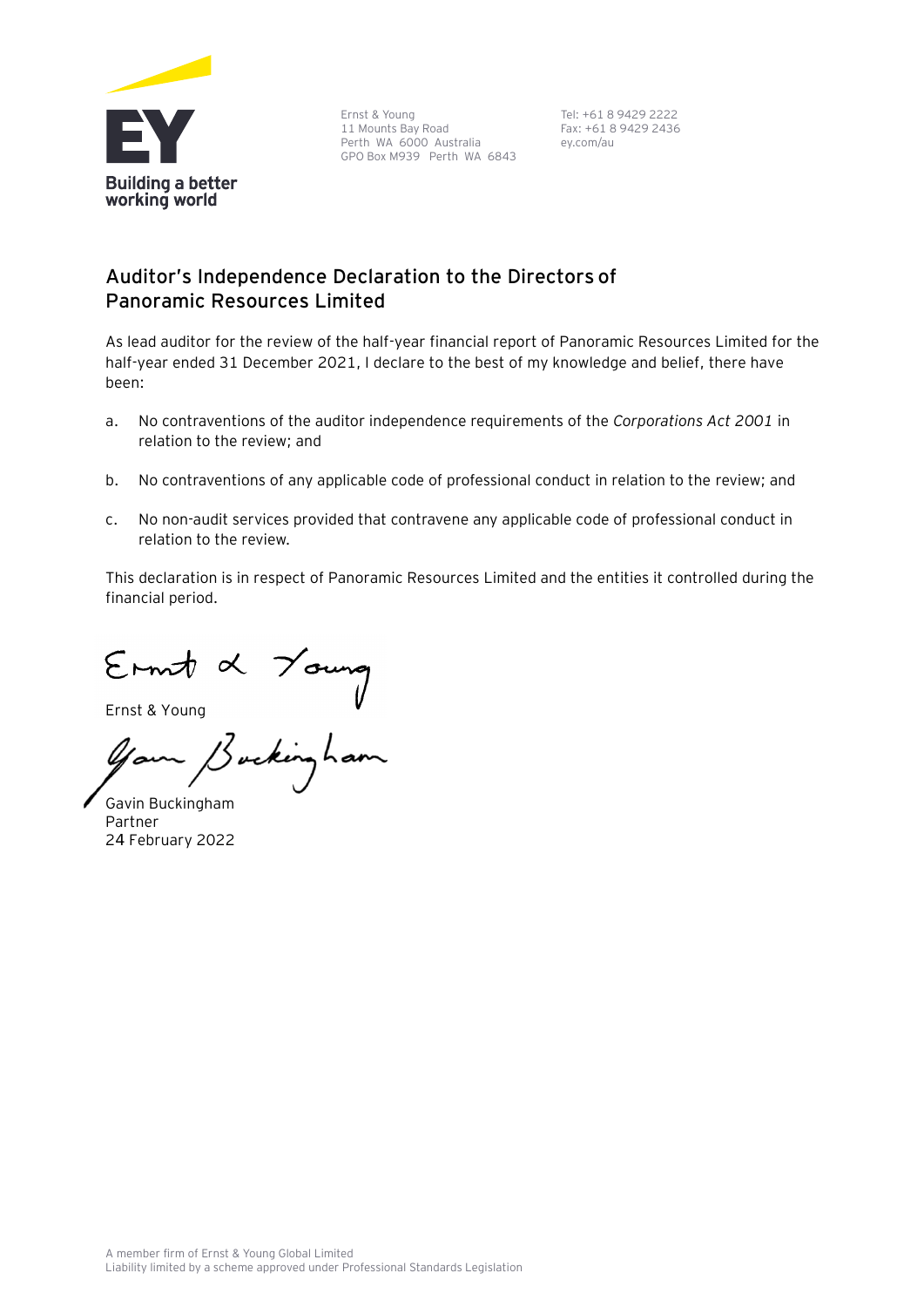

Ernst & Young 11 Mounts Bay Road Perth WA 6000 Australia GPO Box M939 Perth WA 6843

Tel: +61 8 9429 2222 Fax: +61 8 9429 2436 ey.com/au

# **Independent auditor's review report to the members of Panoramic Resources Limited**

## Conclusion

We have reviewed the accompanying half-year financial report of Panoramic Resources Limited (the Company) and its subsidiaries (collectively the Group) which comprises the consolidated balance sheet as at 31 December 2021, the consolidated income statement, consolidated statement of comprehensive income, consolidated statement of changes in equity and consolidated statement of cash flows for the half-year ended on that date, notes comprising a statement of accounting policies and other explanatory information, and the directors' declaration.

Based on our review, which is not an audit, we have not become aware of any matter that makes us believe that the half-year financial report of Panoramic Resourced Limited (the Company) and its subsidiaries (collectively the Group) is not in accordance with the *Corporations Act 2001*, including:

- a) giving a true and fair view of the consolidated entity's financial position as 31 December 2021 and of its performance for the half-year ended on that date; and
- b) complying with Accounting Standard AASB 134 *Interim Financial Reporting* and the *Corporations Regulations 2001*.

## Basis for conclusion

We conducted our review in accordance with ASRE 2410 *Review of a Financial Report Performed by the Independent Auditor of the Entity* (ASRE 2410). Our responsibilities are further described in the *Auditor's responsibilities for the review of the half-year financial report* section of our report. We are independent of the Group in accordance with the auditor independence requirements of the *Corporations Act 2001* and the ethical requirements of the Accounting Professional and Ethical Standards Board's APES 110 *Code of Ethics for Professional Accountants* (*including Independence Standards)* (the Code) that are relevant to our audit of the annual financial report in Australia. We have also fulfilled our other ethical responsibilities in accordance with the Code.

## Material uncertainty related to going concern

We draw attention to Note 2(c) Going concern basis in the financial report. These conditions indicate the existence of a material uncertainty that may cast significant doubt about the Group's ability to continue as a going concern. Our conclusion is not modified in respect of this matter.

## Directors' Responsibility for the Half-Year Financial Report

The directors of the Company are responsible for the preparation of the half-year financial report that gives a true and fair view in accordance with Australian Accounting Standards and the *Corporations Act 2001* and for such internal controls as the directors determine are necessary to enable the preparation of the half-year financial report that is free from material misstatement, whether due to fraud or error.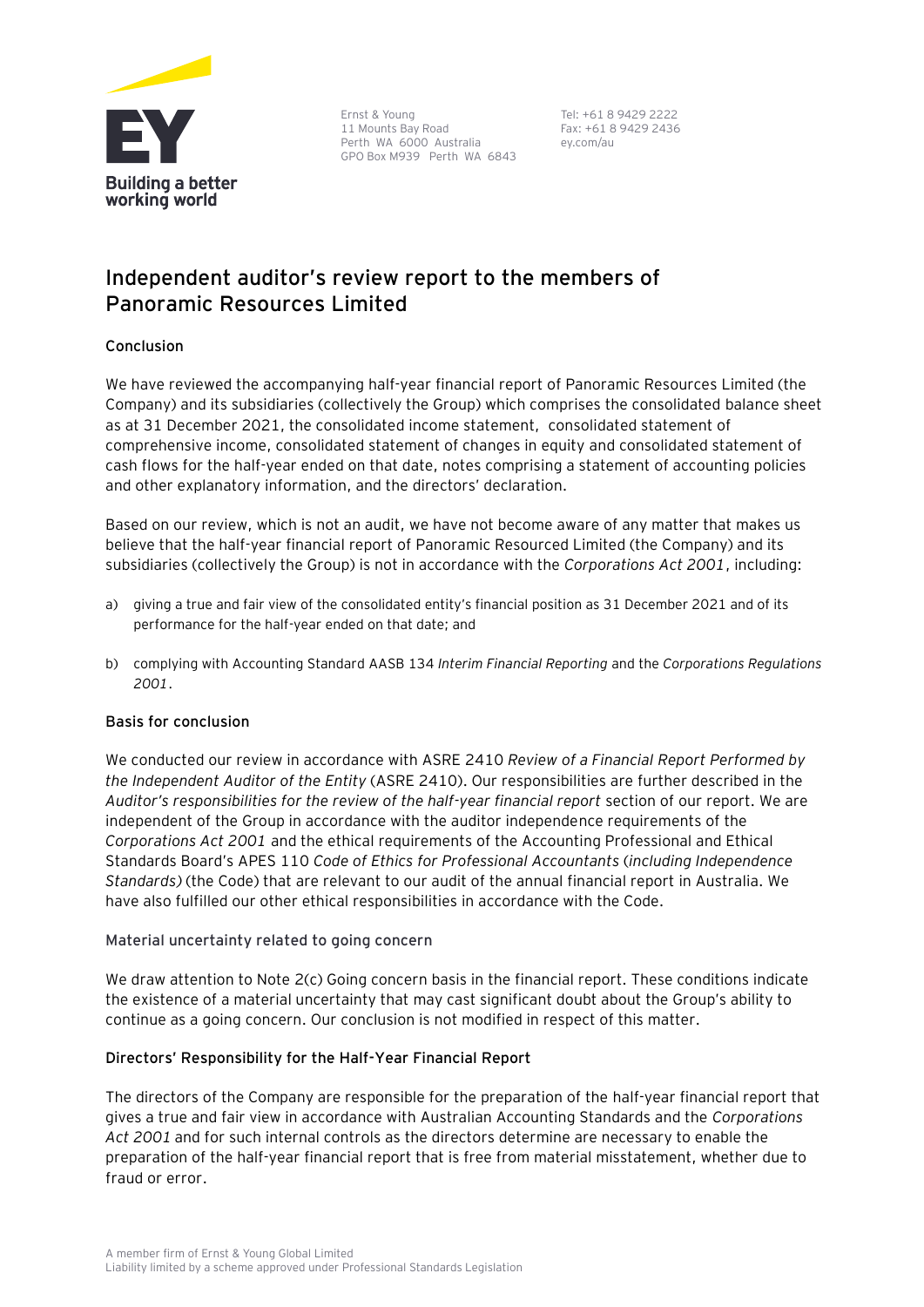

### Auditor's Responsibility

Our responsibility is to express a conclusion on the half-year financial report based on our review. We conducted our review in accordance with Auditing Standard on Review Engagements ASRE 2410 *Review of a Financial Report Performed by the Independent Auditor of the Entity*, in order to state whether, on the basis of the procedures described, we have become aware of any matter that makes us believe that the financial report is not in accordance with the *Corporations Act 2001* including: giving a true and fair view of the consolidated entity's financial position as at 31 December 2021 and its consolidated financial performance for the half-year ended on that date; and complying with Accounting Standard AASB 134 *Interim Financial Reporting* and the *Corporations Regulations 2001* . As the auditor of the Group, ASRE 2410 requires that we comply with the ethical requirements relevant to the audit of the annual financial report.

A review of a half-year financial report consists of making enquiries, primarily of persons responsible for financial and accounting matters, and applying analytical and other review procedures. A review is substantially less in scope than an audit conducted in accordance with Australian Auditing Standards and consequently does not enable us to obtain assurance that we would become aware of all significant matters that might be identified in an audit. Accordingly, we do not express an audit opinion.

Ernst & Young<br>Ernst & Young<br>Gam Buckingham

Gavin Buckingham Partner Perth 24 February 2022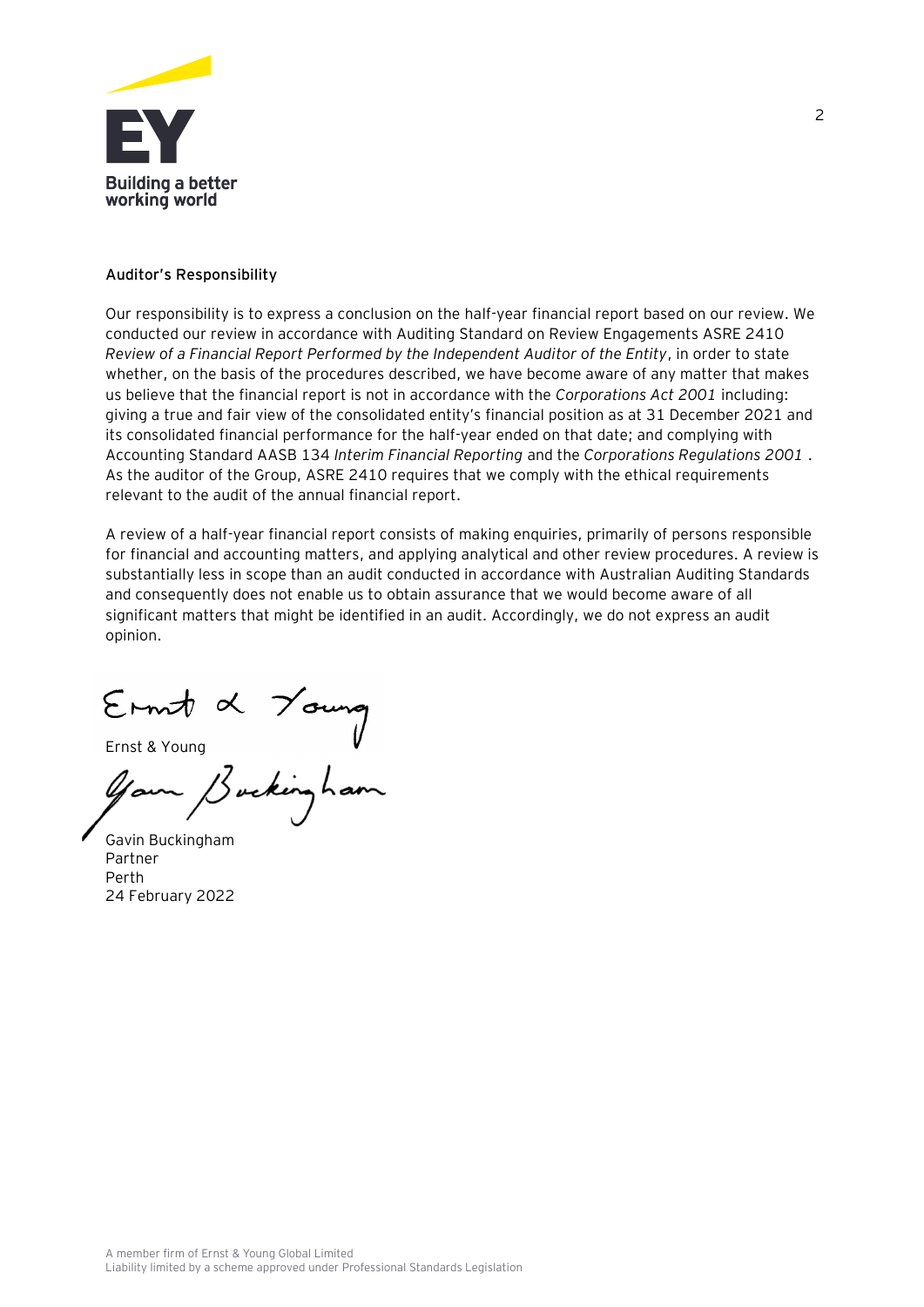## **Panoramic Resources Limited Consolidated income statement For the half-year ended 31 December 2021**

<span id="page-13-0"></span>

|                                                                               | Consolidated<br>Half-year |           |                         |
|-------------------------------------------------------------------------------|---------------------------|-----------|-------------------------|
|                                                                               | <b>Notes</b>              |           | 31 Dec 2021 31 Dec 2020 |
|                                                                               |                           | \$′000    | \$'000                  |
|                                                                               |                           |           |                         |
| Revenue from contracts with customers                                         | 3                         | 21,633    |                         |
| Cost of goods sold                                                            | 5                         | (17, 761) |                         |
| <b>Gross profit</b>                                                           |                           | 3,872     |                         |
| Other income                                                                  | 4                         | 260       | 8,947                   |
| Care and maintenance expenses                                                 |                           |           | (6, 444)                |
| Corporate and other expenses                                                  | 5                         | (3, 114)  | (2, 226)                |
| Exploration and evaluation expenditure                                        |                           | (178)     | (385)                   |
| Unrealised loss on commodity forward contracts                                |                           | (521)     |                         |
| Change in fair value of financial assets at fair value through profit or loss |                           |           | 299                     |
| Net gain on disposal of property, plant and equipment                         |                           | 1,811     | 17                      |
| Finance costs                                                                 |                           | (928)     | (201)                   |
| Profit before income tax                                                      |                           | 1,202     | $\overline{\mathbf{z}}$ |
| Income tax expense                                                            |                           |           |                         |
| Profit for the half-year                                                      |                           | 1,202     | $\overline{7}$          |
| Profit for the half-year is attributable to:                                  |                           |           |                         |
|                                                                               |                           |           |                         |
| <b>Owners of Panoramic Resources Limited</b>                                  |                           | 1,202     | 7                       |
|                                                                               |                           | 1,202     | $\overline{7}$          |
| Profit per share from continuing operations attributable to the               |                           | Cents     | Cents                   |
|                                                                               |                           |           |                         |

**ordinary equity holders of the Company:**

| Basic profit per share   | 0.0 | $0.0\,$ |
|--------------------------|-----|---------|
| Diluted profit per share | 0.0 | $0.0\,$ |

The above consolidated income statement should be read in conjunction with the accompanying notes.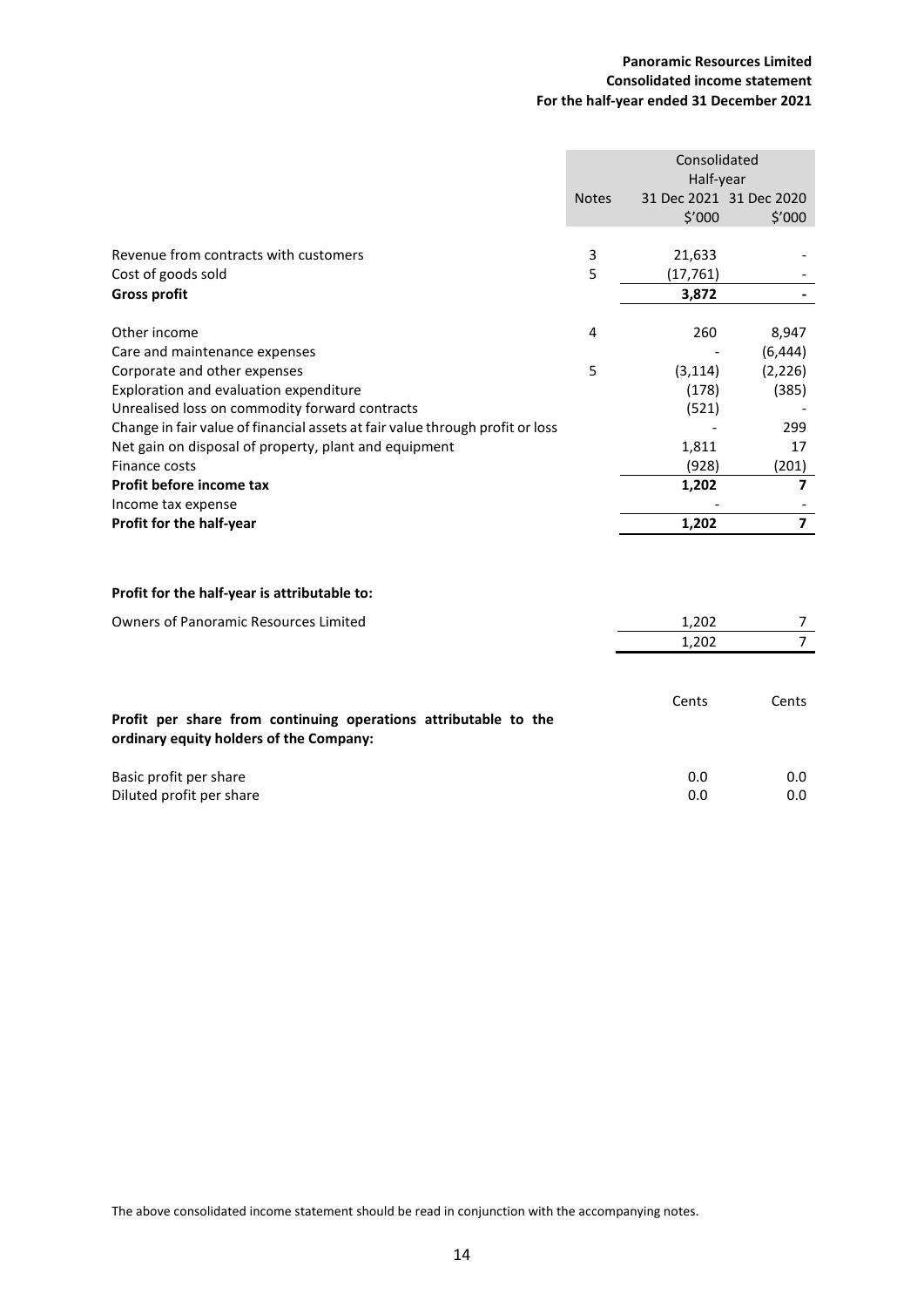## **Panoramic Resources Limited Consolidated statement of comprehensive income For the half-year ended 31 December 2021**

<span id="page-14-0"></span>

|                                                                                                                                             | <b>Notes</b> |                       | Consolidated<br>Half-Year |  |
|---------------------------------------------------------------------------------------------------------------------------------------------|--------------|-----------------------|---------------------------|--|
|                                                                                                                                             |              | 31 Dec 2021<br>\$′000 | 31 Dec 2020<br>\$′000     |  |
| Profit for the half-year<br>Other comprehensive profit/(loss) for the half-year, net of tax<br>Total comprehensive profit for the half-year |              | 1,202                 |                           |  |
|                                                                                                                                             |              | 1,202                 |                           |  |
| Total comprehensive profit for the half-year is attributable to:                                                                            |              |                       |                           |  |
| <b>Owners of Panoramic Resources Limited</b>                                                                                                |              | 1,202                 |                           |  |
|                                                                                                                                             |              | 1,202                 |                           |  |

The above consolidated statement of comprehensive income should be read in conjunction with the accompanying notes.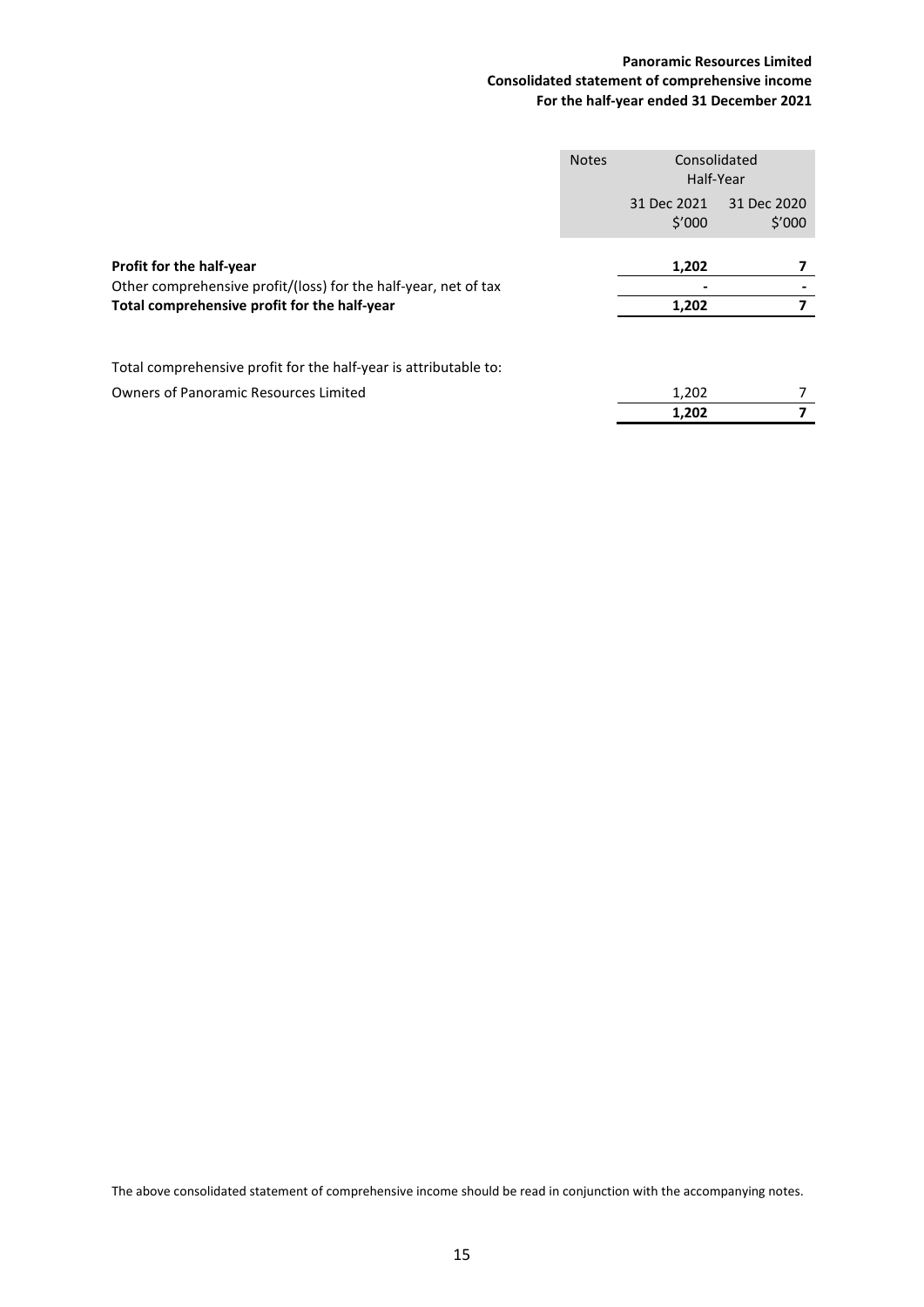## **Panoramic Resources Limited Consolidated balance sheet For the half-year ended 31 December 2021**

<span id="page-15-0"></span>

|                                                       | Consolidated<br><b>Notes</b><br>Half-Year |                       |                       |
|-------------------------------------------------------|-------------------------------------------|-----------------------|-----------------------|
|                                                       |                                           | 31 Dec 2021<br>\$'000 | 30 Jun 2021<br>\$′000 |
| <b>ASSETS</b>                                         |                                           |                       |                       |
| <b>Current assets</b>                                 |                                           |                       |                       |
| Cash and cash equivalents                             | 6                                         | 11,018                | 24,237                |
| Trade and other receivables                           | $\overline{7}$                            | 24,993                | 1,942                 |
| Inventories                                           | 8                                         | 8,425                 | 557                   |
| Prepayments                                           |                                           | 1,236                 | 1,494                 |
| <b>Total current assets</b>                           |                                           | 45,672                | 28,230                |
| <b>Non-current assets</b>                             |                                           |                       |                       |
| Receivables                                           | 7                                         | 1,597                 | 1,536                 |
| Financial assets at fair value through profit or loss |                                           | 13                    | 12                    |
| Property, plant and equipment                         | 9                                         | 27,123                | 25,711                |
| Exploration and evaluation                            | 10                                        | 5,551                 | 5,551                 |
| Development and mineral properties                    | 10                                        | 173,955               | 136,076               |
| Right-of-use assets                                   |                                           | 33,091                | 4,195                 |
| Prepayments                                           |                                           | 4                     |                       |
| Other financial assets                                |                                           | 221                   | 221                   |
| <b>Total non-current assets</b>                       |                                           | 241,555               | 173,303               |
| <b>Total assets</b>                                   |                                           | 287,227               | 201,533               |
| <b>LIABILITIES</b>                                    |                                           |                       |                       |
| <b>Current liabilities</b>                            |                                           |                       |                       |
| Trade and other payables                              | 11                                        | 16,702                | 4,388                 |
| <b>Borrowings</b>                                     | 12                                        | 3,101                 |                       |
| Lease liabilities                                     | 13                                        | 9,412                 | 1,445                 |
| Derivative Financial Instruments                      |                                           | 521                   |                       |
| Provisions                                            | 14                                        | 1,423                 | 714                   |
| <b>Total current liabilities</b>                      |                                           | 31,159                | 6,547                 |
| <b>Non-current liabilities</b>                        |                                           |                       |                       |
| <b>Borrowings</b>                                     | 12                                        | 38,286                |                       |
| Lease liabilities                                     | 13                                        | 26,073                | 4,738                 |
| Provisions                                            | 14                                        | 23,533                | 23,566                |
| <b>Total non-current liabilities</b>                  |                                           | 87,892                | 28,304                |
| <b>Total liabilities</b>                              |                                           | 119,051               | 34,851                |
| <b>Net assets</b>                                     |                                           | 168,176               | 166,682               |
| <b>EQUITY</b>                                         |                                           |                       |                       |
| Contributed equity                                    |                                           | 353,550               | 353,550               |
| Reserves                                              |                                           | 22,768                | 22,476                |
| <b>Accumulated losses</b>                             |                                           | (208, 142)            | (209, 345)            |
| <b>Total equity</b>                                   |                                           | 168,176               | 166,682               |

The above consolidated balance sheet should be read in conjunction with the accompanying notes.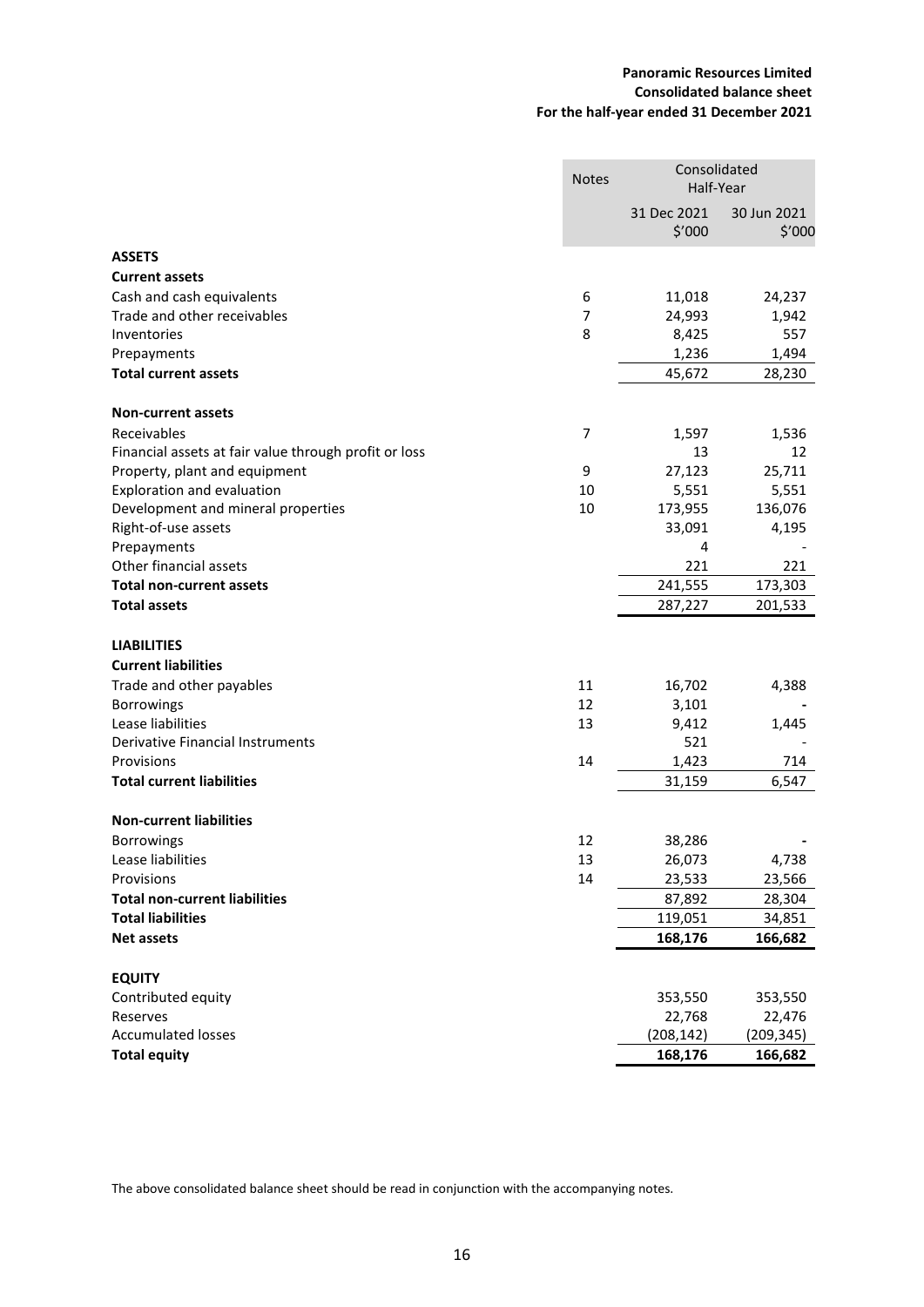## **Panoramic Resources Limited Consolidated statement of changes in equity For the half-year ended 31 December 2021**

<span id="page-16-0"></span>

|                                              | Contributed<br>equity<br>\$'000 | Option and share<br>based payment<br>reserve<br>\$'000 | Accumulated<br>losses<br>\$'000 | Total<br>equity<br>\$'000 |
|----------------------------------------------|---------------------------------|--------------------------------------------------------|---------------------------------|---------------------------|
| Balance at 1 July 2020                       | 353,550                         | 22,172                                                 | (209, 637)                      | 166,085                   |
| Profit for the year                          |                                 |                                                        |                                 |                           |
| Performance rights issued                    | -                               | 112                                                    |                                 | 112                       |
| Total comprehensive income for the half-year |                                 | 112                                                    |                                 | 119                       |
| <b>Balance at 31 December 2020</b>           | 353,550                         | 22,284                                                 | (209,630)                       | 166,204                   |

|                                              | Contributed<br>equity<br>\$'000 | Option and share<br>based payment<br>reserve<br>\$'000 | Accumulated<br>losses<br>\$'000 | Total<br>equity<br>\$'000 |
|----------------------------------------------|---------------------------------|--------------------------------------------------------|---------------------------------|---------------------------|
|                                              |                                 |                                                        |                                 |                           |
| Balance at 1 July 2021                       | 353,550                         | 22,476                                                 | (209,342)                       | 166,682                   |
| Profit for the year                          |                                 |                                                        | 1,202                           | 1,202                     |
| Performance rights issued                    |                                 | 292                                                    |                                 | 292                       |
| Total comprehensive income for the half-year |                                 | 292                                                    | 1.202                           | 1,494                     |
| <b>Balance at 31 December 2021</b>           | 353,550                         | 22,768                                                 | (208,140)                       | 168.176                   |

The above consolidated of changes in equity should be read in conjunction with the accompanying notes.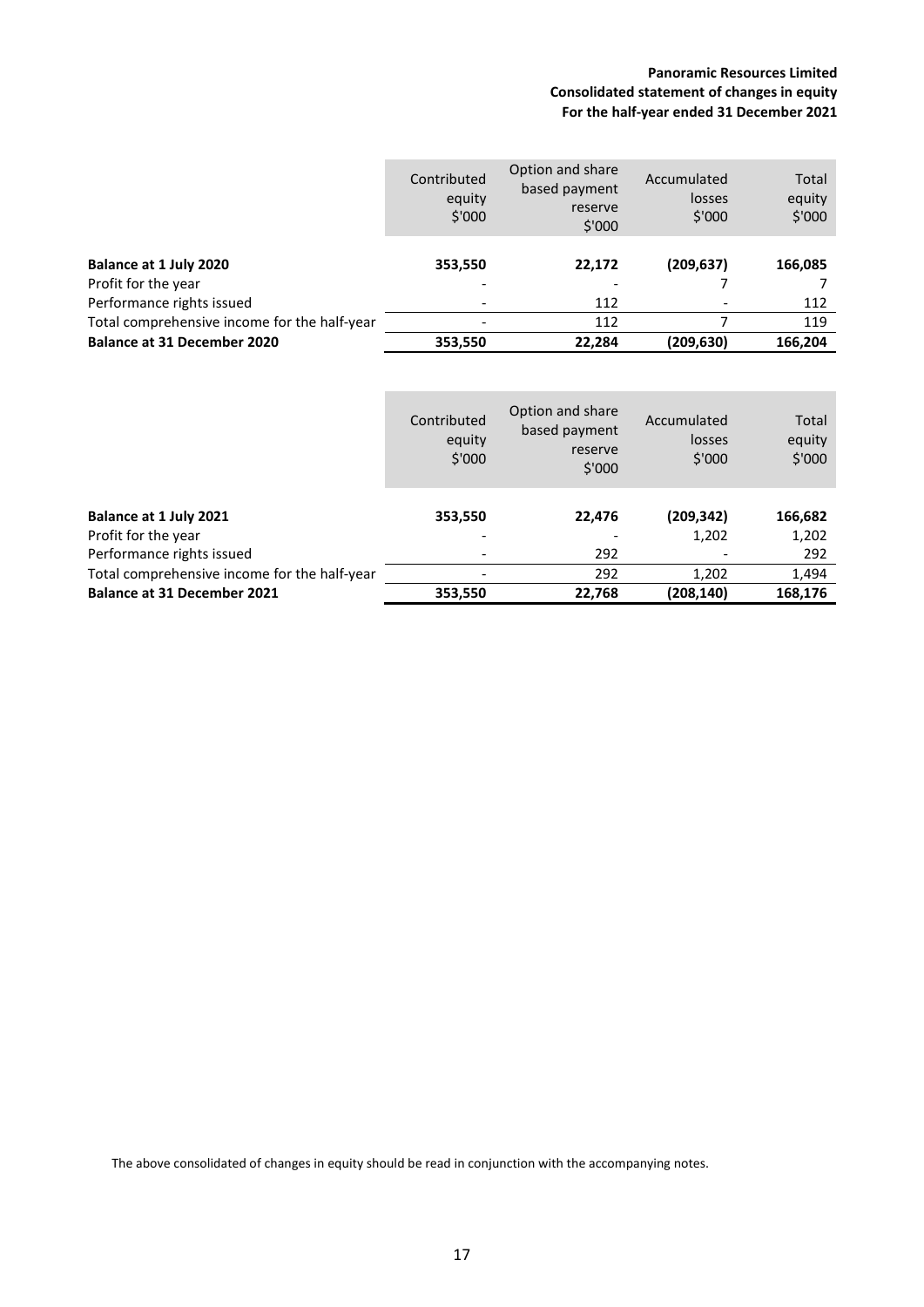## **Panoramic Resources Limited Consolidated statement of cash flows For the half-year ended 31 December 2021**

<span id="page-17-0"></span>

|                                                                           | <b>Notes</b> |           | Consolidated<br>Half-Year         |  |
|---------------------------------------------------------------------------|--------------|-----------|-----------------------------------|--|
|                                                                           |              | \$'000    | 31 Dec 2021 31 Dec 2020<br>\$′000 |  |
| Cash flows from operating activities                                      |              |           |                                   |  |
| Receipts from customers (inclusive of goods and services tax)             |              | 260       | 2,512                             |  |
| Payments to suppliers and employees (inclusive of goods and services tax) |              | (15, 180) | (11, 759)                         |  |
| JobKeeper receipts                                                        |              |           | 1,033                             |  |
| Other revenue                                                             |              |           | 609                               |  |
| Other interest paid                                                       |              | (143)     | (1)                               |  |
| Net cash outflow from operating activities                                |              | (15,063)  | (7,606)                           |  |
|                                                                           |              |           |                                   |  |
| Cash flows from investing activities                                      |              |           |                                   |  |
| Proceeds from sale of subsidiary (net of cost)                            |              |           | 15,433                            |  |
| Payment of development costs                                              |              | (34, 109) | (8,605)                           |  |
| Payments for property, plant and equipment                                |              | (3,642)   | (3)                               |  |
| Proceeds from sale of property, plant and equipment                       |              | 2,568     | 2                                 |  |
| Interest received                                                         |              | 110       | 90                                |  |
| Net cash (outflow)/inflow to investing activities                         |              | (35,073)  | 6,917                             |  |
| Cash flows from financing activities                                      |              |           |                                   |  |
| Proceeds from borrowings                                                  |              | 41,113    |                                   |  |
| Repayment of borrowings                                                   |              |           |                                   |  |
| Payments for leased assets                                                |              | (3,610)   | (554)                             |  |
| Capitalised borrowing costs                                               |              | (586)     |                                   |  |
| Net cash inflow/(outflow) from financing activities                       |              | 36,917    | (554)                             |  |
| Net decrease in cash and cash equivalents                                 |              | (13, 219) | (1, 243)                          |  |
| Cash and cash equivalents at the beginning of the half-year               |              | 24,237    | 30,893                            |  |
| Effects of exchange rate changes on cash and cash equivalents             |              |           | (59)                              |  |
| Cash and cash equivalents at end of half-year                             | 6            | 11,018    | 29,591                            |  |

The above consolidated statement of cash flows should be read in conjunction with the accompanying notes.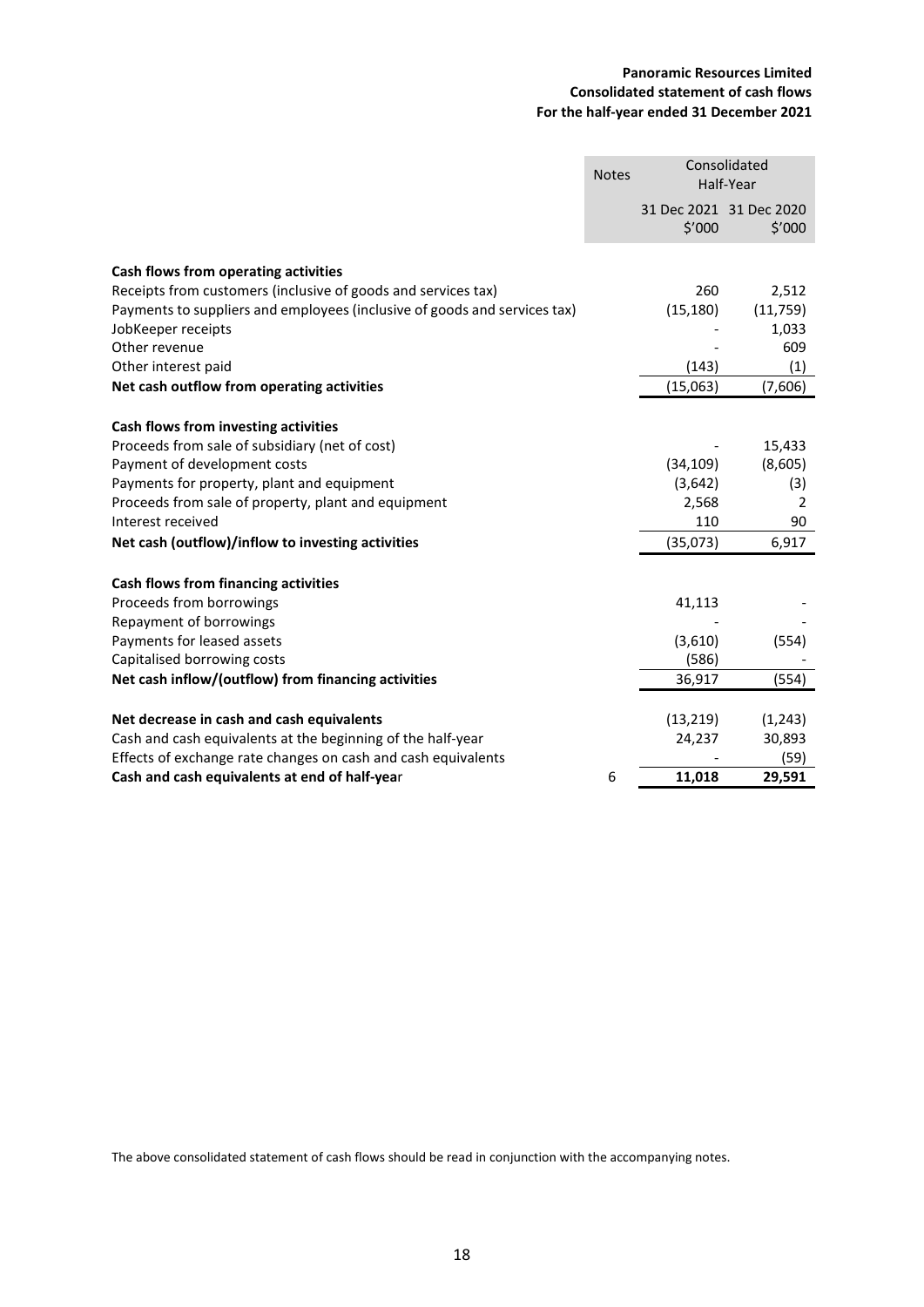## <span id="page-18-0"></span>**1. Corporate Information**

The interim condensed consolidated financial statements of Panoramic Resources Limited ("Panoramic" or the "Company") for the six months ended 31 December 2021 was authorised for issue in accordance with a resolution of the directors on 22 February 2022, subject to final review.

Panoramic Resources Limited is a for-profit company limited by shares incorporated and domiciled in Australia whose shares are publicly traded on the Australian Securities Exchange (ASX).

## **2. Basis of Preparation and Accounting Policies**

### **a) Basis of preparation**

The condensed consolidated interim financial report for the half-year reporting period ended 31 December 2021 has been prepared in accordance with the *Corporations Act 2001* and Australian Accounting Standard AASB 134 *Interim Financial Reporting* .

This condensed consolidated interim financial report does not include all the notes of the type normally included in annual financial statements. Accordingly, these financial statements are to be read in conjunction with the annual report for the year ended 30 June 2021 and any public announcements made by the Company during the interim reporting period in accordance with the continuous disclosure requirements of the *Corporations Act 2001*.

The principal accounting policies adopted are consistent with those of the previous financial year and corresponding interim reporting period, except for the policies stated below.

### **b) Changes in accounting policies and disclosures**

The Group has adopted all of the new or amended accounting standards or interpretations issued by the Australian Accounting Standards Board that are mandatory for the current reporting period.

The Group has elected to early adopt the AASB 2020-3 amendment to accounting standard "AASB 116 Property, Plant and Equipment (AASB 116)" with respect to the accounting treatment for pre-commercial production revenue and costs.

#### *Commercial Production*

The determination of when a mine and processing facility ("Mine") is in the condition necessary for it to be capable of operating in the manner intended by management (referred to as "commercial production") is a matter of significant judgement. Management considers several factors in determining when a Mine has reached levels of operating capacity intended by management, these include:

- When the mine is substantially complete i.e. constructed, installed and/or refurbished and ready for its intended use;
- The mine has the ability to sustain ongoing production at a steady or increasing level;
- The mine has reached a level of pre-determined production being a substantial percentage of design capacity;
- Mineral recoveries are at or near the expected production level; and
- A reasonable period of testing of the mine, plant and equipment has been completed.

The amendments to AASB 116 require pre-commercial production revenue to be accounted for through profit and loss with cost of sales expenditure recognised in accordance with "AASB 102, Inventories (AASB 102)".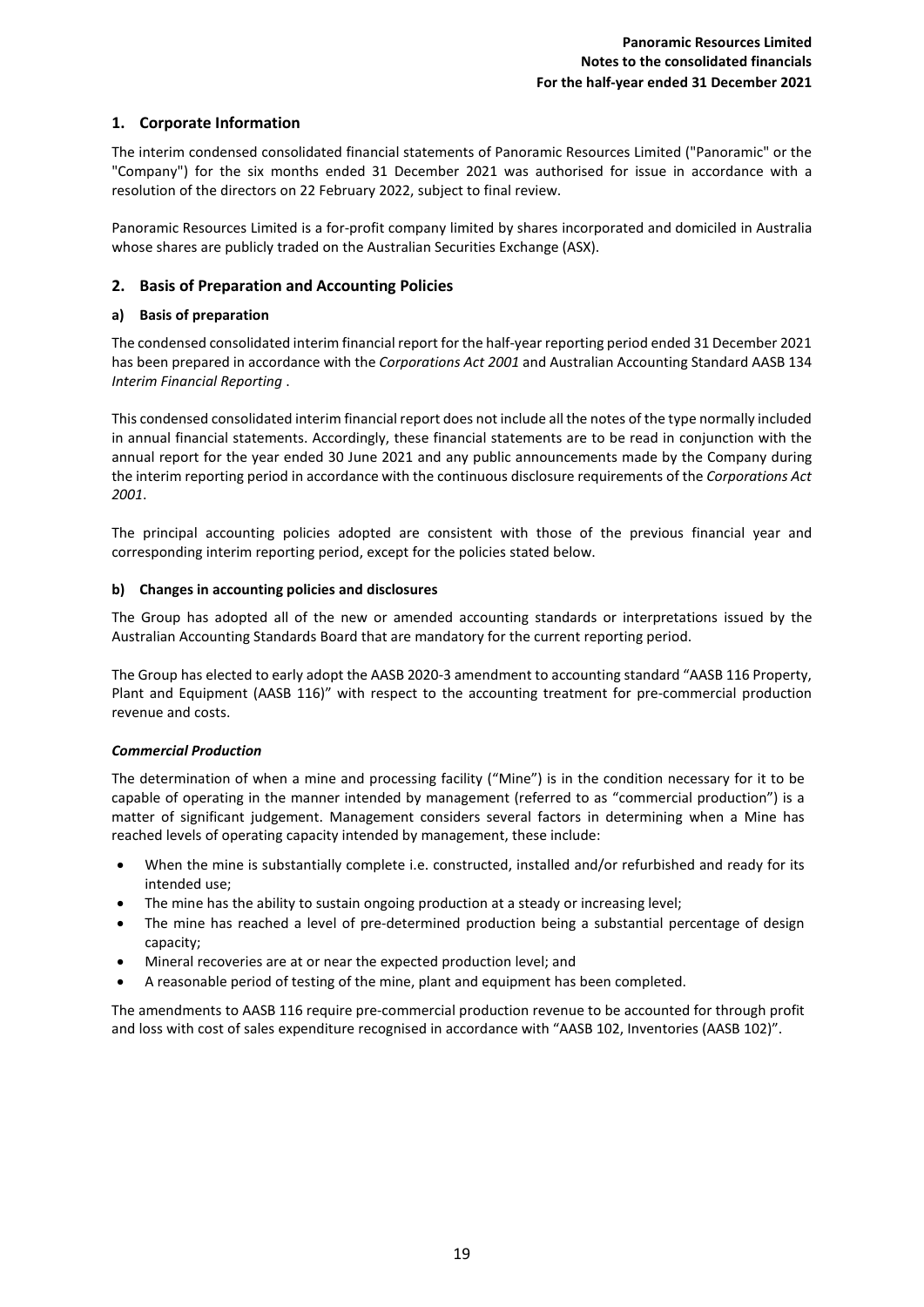## **2. Basis of Preparation and Accounting Policies (continued)**

#### **b) Changes in accounting policies and disclosures (continued)**

Cost of sales should fairly reflect an intended or expected cost of production for the volume produced and or sold. The determination of cost of sales and therefore the amounts to be capitalised to mine properties is a judgment that required the company to make an assessment of the operational expenditure incurred for the period. The capitalisation of amounts to mine properties was determined using a combination of the following criteria.

- Expenditure incurred prior to the commencement of production is capitalised.
- Transaction analysis for non-recurring one off start up expenditure that specifically supports the commencement of production is capitalised.
- Costs arising due to inefficiency and reduced productivity / performance is capitalised.

Once in commercial production, the capitalisation of certain mine development and construction costs ceases, and amortisation of the mine property commences. Subsequent costs are either regarded as forming part of the cost of inventory or are expensed. Any costs relating to mining asset additions or improvements, or mineable reserve development, are assessed to determine whether capitalisation is appropriate.

As at 31 December 2021, the Savannah Nickel Project had not achieved commercial production.

#### **c) Going concern basis**

The Group had cash outflows from operating and investing activities of \$50.14 million (2020 \$0.69 million outflow) for the half-year ended 31 December 2021. At 31 December 2021, the Group had cash on hand (including restricted cash) of \$11.02 million.

These financial statements have been prepared on a going concern basis which assumes the Group will be able to meet its liabilities as they fall due for the foreseeable future.

On 3 April 2021 the Company announced it had secured a financing facility from Trafigura Pte Ltd totalling US\$45.0 million comprising two tranches. The first tranche is a term loan facility for five years totalling US\$30.0 million. The second tranche is a revolving credit facility for US\$15.0 million repayable if drawn in eighteen months from 1 July 2021. The facility reached financial close on 2July 2021. The first tranche was drawn on 24September 2021 totalling A\$41.1 million (US\$30.0 million). The combination of funding from Trafigura and cash on hand at 30 June 2021 allowed the Company to progress re-start plans for the Savannah Nickel Project in the six months to 31 December 2021. At the date of this report, the second facility tranche totalling US\$15.0 million was undrawn and is available to the Company.

Underground mining operations commenced in July 2021 with ore treatment starting in October 2021. First concentrate was produced in October 2021 and the first concentrate sale was achieved on 26th December 2021 totalling actual invoice amount of US\$14.7 million (A\$20.7 million being a provisional sale amount for 100% of the payable metal in the shipment). Subsequent shipments have been scheduled and confirmed for mid-February and late March 2022. The February ship sailed on 15 February with a total concentrate cargo of 9,409wmt for US\$14.7 million (A\$20.7 million being a provisional estimate @ 100% payable metal). Each subsequent shipment is anticipated to achieve a cargo of between 7,000wmt to 10,000wmt of concentrate. The Company is planning a further two shipments in the period to 30 June 2022.

The impact of Covid-19, including any restrictions on travel and the movement of supplies to Savannah has the potential to impact the activities of the Company by reducing productivities and/or increasing the cost of performing the Company's activities. Covid-19 may also impact the Company's ability to transport and ship concentrate efficiency which could result in a reduction to revenue.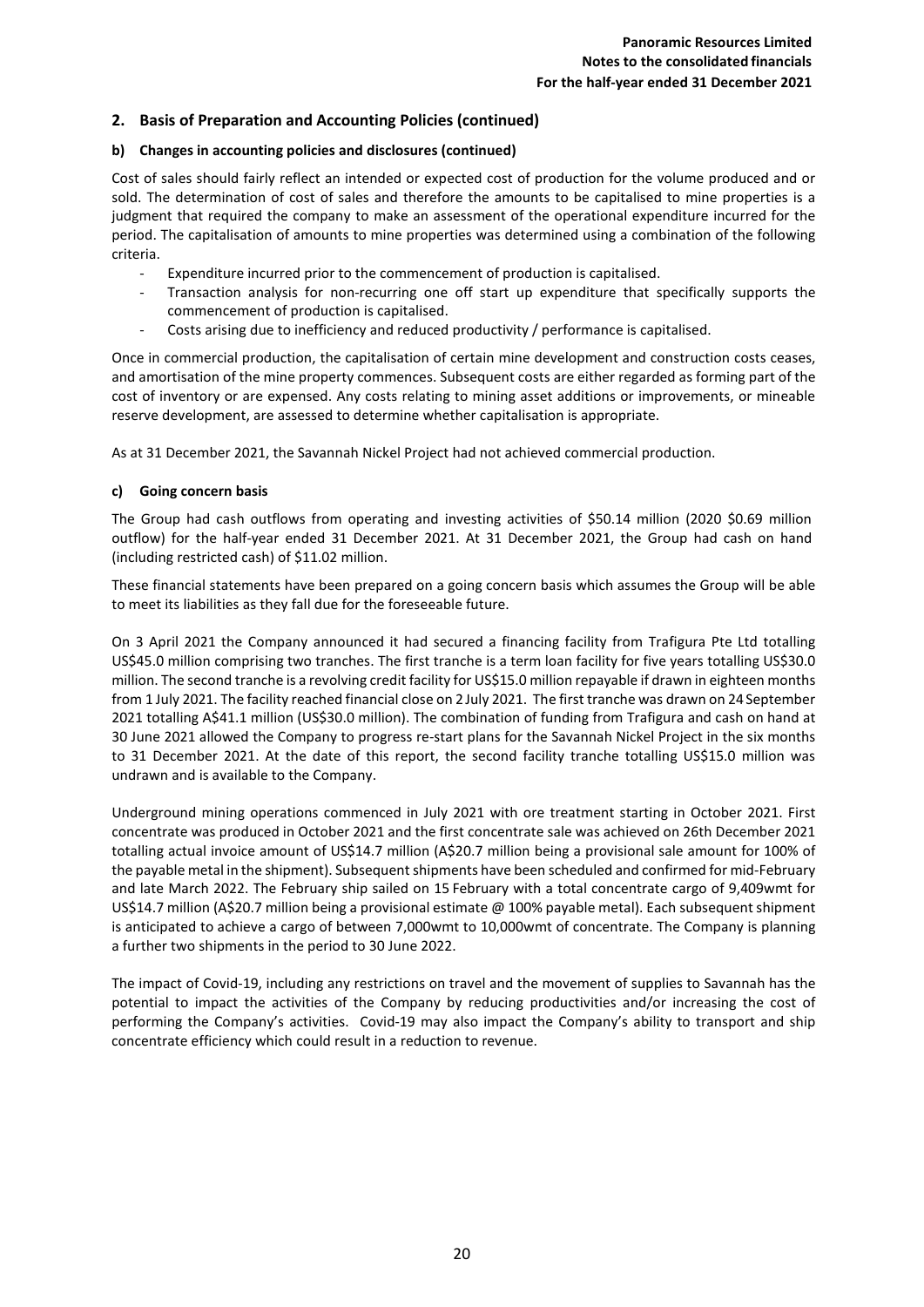## **2. Basis of Preparation and Accounting Policies (continued)**

### **c) Going concern basis (continued)**

The Directors consider the going concern basis of preparation to be appropriate based on the cash flow forecasts. The Group is expected to start generating positive cashflow from the Savannah Nickel Project in the second half of FY2022. The achievement of cash flow forecasts is dependent upon the Group achieving forecast targets for concentrate revenue, mining operations and processing activities that are in accordance with management's plans and forecast commodity pricing (nickel, copper and cobalt) and foreign exchange assumptions to enable the cash flow forecast to be achieved. Critical to achieving forecast cash flows is the Group's ability to achieve forecast concentrate production in accordance with Board approved forecasts. Should this not occur it is likely that the Group will require additional capital to fund ongoing operations at the Savannah Nickel Project. The Directors are satisfied there is a reasonable basis that the Group will be able to secure additional funds as required and thus it is appropriate to prepare the financial statements on a going concern basis. In the event that the Company is unable to obtain sufficient funding for ongoing operating and capital requirements, there is material uncertainty whetherit will continue as a going concern and therefore whether it will realise its assets and discharge its liabilities in the normal course of business and at the amounts stated in the financial statements.

The financial statements do not include any adjustment relating to the recoverability or classification of recorded asset amounts or to the amounts or classification of liabilities that may be necessary should the Company not be able to continue as a going concern.

### **3. Revenue**

The Group derives the following types of revenue:

|                                                                         | Consolidated<br>Half-Year |                       |
|-------------------------------------------------------------------------|---------------------------|-----------------------|
|                                                                         | 31 Dec 2021<br>\$′000     | 31 Dec 2020<br>\$′000 |
| Nickel concentrate sales<br>Other revenue                               | 20,658                    |                       |
| Quotation period price adjustments - relating to current year shipments | 975                       | -                     |
|                                                                         | 21,633                    | -                     |

For the half-year ended 31 December 2021, the Company had \$21.633 million in revenue derived from the sale of goods to one external customer located in China (2020: nil).

Revenue from contracts with customers is recognised when control of the goods or services is transferred to the customer at an amount that reflects the consideration to which the Group expected to be entitled in exchange for those goods or services. Based on contractual terms, revenue from the sale of nickel concentrate was recognised when control passes to the customer, which occurred at a point in time when the nickel concentrate was physically transferred onto a vessel.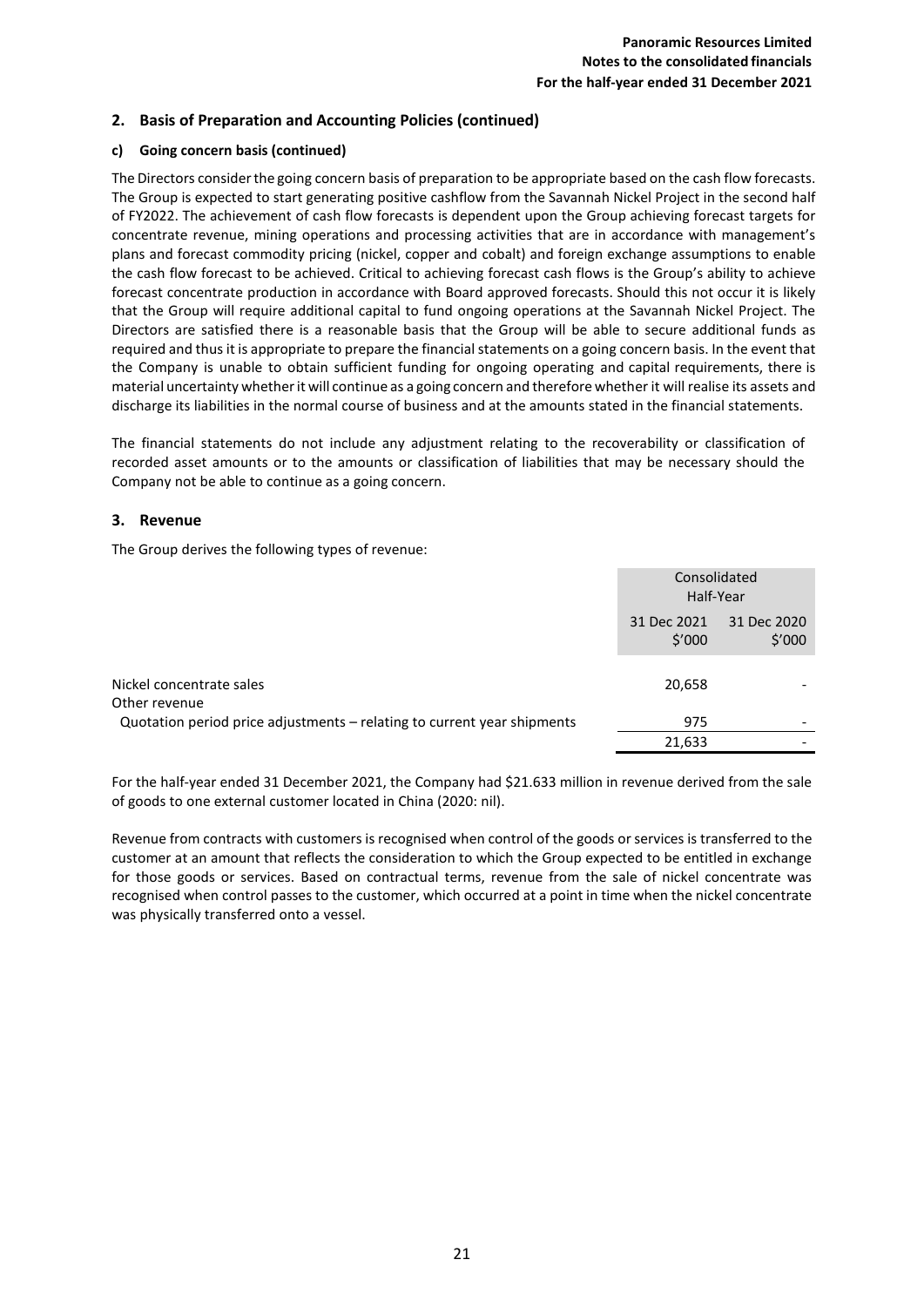## **Panoramic Resources Limited Notes to the consolidated financials For the half-year ended 31 December 2021**

## **4. Other Income**

|                                                   |             | Consolidated<br>Half-Year       |  |
|---------------------------------------------------|-------------|---------------------------------|--|
|                                                   | 31 Dec 2021 | 31 Dec 2020<br>\$′000<br>\$′000 |  |
| Net gain on sale of subsidiary                    |             | 7,721                           |  |
| JobKeeper                                         |             | 1,054                           |  |
| Gain on remeasurement of rehabilitation liability |             | 65                              |  |
| Interest income                                   |             | 110<br>188                      |  |
| Net foreign exchange loss                         |             | (191)<br>(532)                  |  |
| Other income                                      |             | 341<br>451                      |  |
|                                                   |             | 8,947<br>260                    |  |

## **5. Expenses**

|                                     | Consolidated          |                       |
|-------------------------------------|-----------------------|-----------------------|
|                                     | Half-Year             |                       |
|                                     | 31 Dec 2021<br>\$′000 | 31 Dec 2020<br>\$′000 |
| (a) Cost of sales:                  |                       |                       |
| Cash costs of production            | 21,213                |                       |
| Shipping costs                      | 2,070                 |                       |
| Royalties                           | 1,036                 |                       |
| Inventory product movement          | (6, 558)              |                       |
|                                     | 17,761                |                       |
| Corporate and Other expenses<br>(b) |                       |                       |

| Corporate and administration                                        | 1.706 | 909   |
|---------------------------------------------------------------------|-------|-------|
| Employee remuneration and benefits expensed                         | 1.151 | 1.141 |
| Depreciation – property, plant and equipment not used in production | 257   | 176   |
|                                                                     | 3.114 | 2.226 |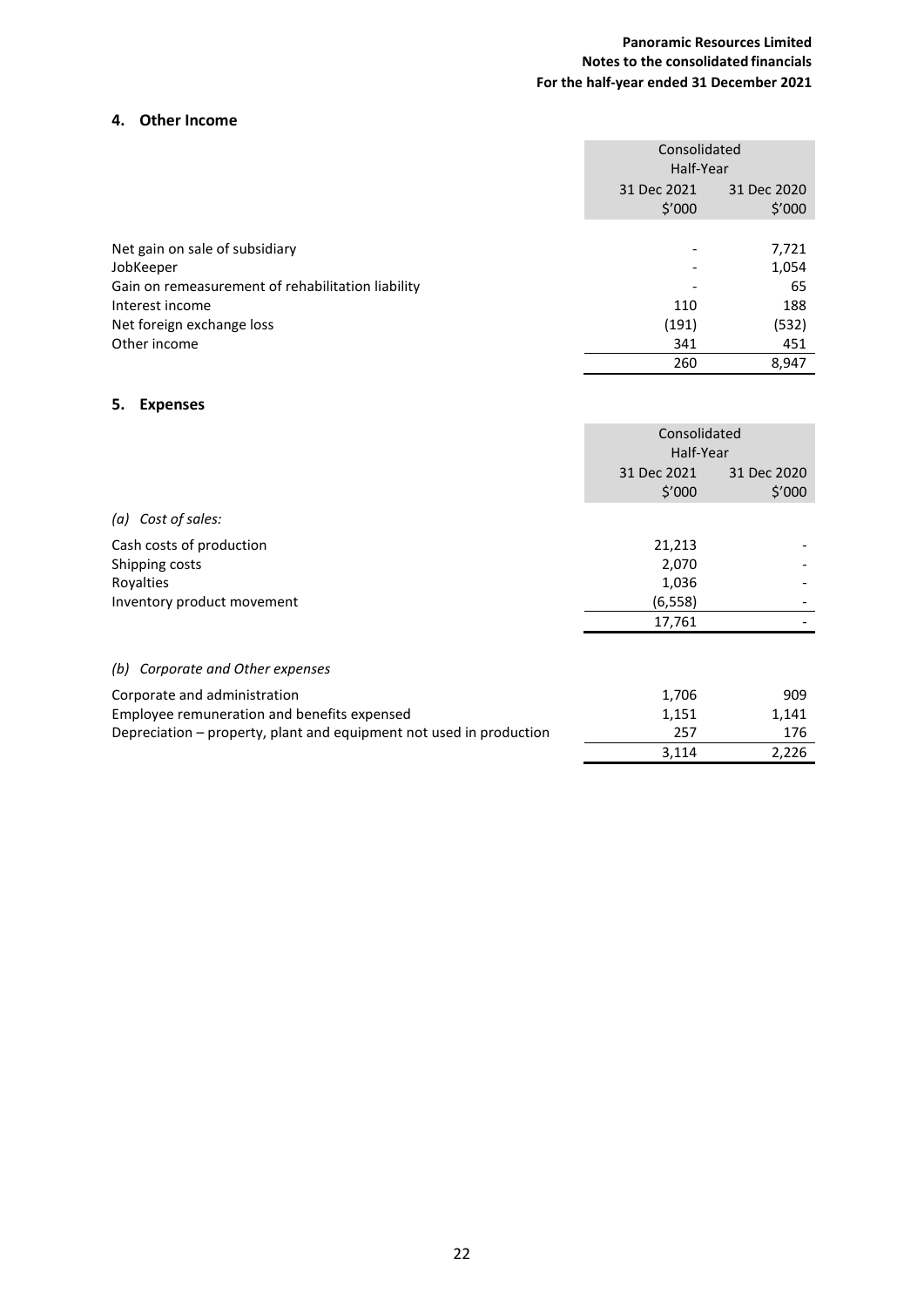## **Panoramic Resources Limited Notes to the consolidated financials For the half-year ended 31 December 2021**

### **6. Current assets - Cash and cash equivalents**

|                          | Consolidated<br>Half-Year |                       |
|--------------------------|---------------------------|-----------------------|
|                          | 31 Dec 2021<br>\$′000     | 30 Jun 2021<br>\$′000 |
|                          |                           |                       |
| Cash at bank and in hand | 10,948                    | 15,160                |
| Short term deposits      | 70                        | 9,077                 |
|                          | 11,018                    | 24,237                |

Cash at bank earns interest at floating rates based on daily bank deposit rates.

Short-term deposits comprise deposits at call of between 30 and 90 days depending on the immediate cash requirements of the Group, and other deposits for periods exceeding 90 days that can be readily converted into cash at market cash rates, without incurring any significant penalties from the financial institutions. Short-term deposits earn interest at the respective short-term deposit rates.

Short-term deposits are held with various financial institutions with short-term credit ratings of A-1+ (SAP). As these instruments have maturities of less than twelve months, the group has assessed the credit risk on these financial assets using lifetime expected credit losses. In this regard, the Group has concluded that the probability of default on the deposits is relatively low. Accordingly, no impairment allowance has been recognised for expected credit losses on the term deposits.

### **7. Trade and other receivables**

|                                                           |                 | Consolidated<br>Half-Year |  |
|-----------------------------------------------------------|-----------------|---------------------------|--|
|                                                           | 31 Dec 2021     | 30 Jun 2021               |  |
|                                                           | $$^{\prime}000$ | \$′000                    |  |
| Current assets                                            |                 |                           |  |
| Trade receivables – at fair value through profit and loss | 21,493          |                           |  |
| Other receivables - at amortised cost                     | 3,500           | 1,942                     |  |
|                                                           | 24,993          | 1,942                     |  |
| Non-current assets                                        |                 |                           |  |
| Other receivables - at amortised cost                     | 1,597           | 1,536                     |  |
|                                                           | 1,597           | 1,536                     |  |

At 31 December 2021, the Group had unreceived revenue of \$21.5 million (2020: \$nil) included in trade receivables from nickel concentrate sales. The trade receivable being subject to commodity price and currency fluctuations is carried at its fair value.

Subsequent to the half-year end on the 7 January 2022, the provisional invoice amount totalling \$20.7 million was collected in full.

Current other receivables include the unpaid portion of the Thunder Bay North (PGM Project) sales proceeds due within the next twelve months (\$1.5 million).

Non-current other receivables include the unpaid portion of the Thunder Bay North (PGM Project) sales proceeds not due within the next twelve months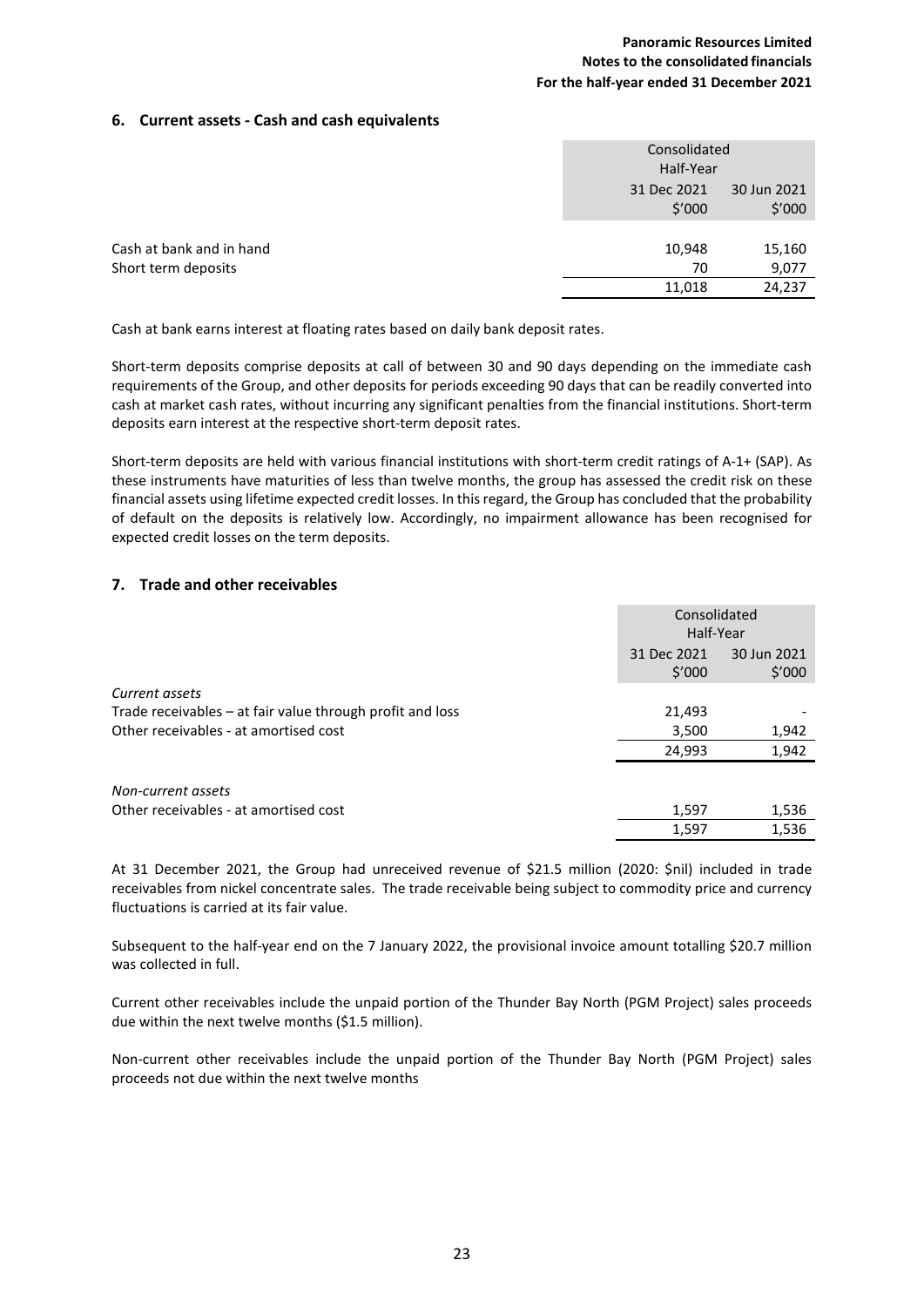### **8. Inventories**

|                            |             | Consolidated<br>Half-Year |  |
|----------------------------|-------------|---------------------------|--|
|                            | 31 Dec 2021 | 30 Jun 2021               |  |
|                            | \$′000      | \$′000                    |  |
| <b>Current Assets</b>      |             |                           |  |
| Nickel ore stocks on hand  | 5,109       |                           |  |
| Concentrate stocks on hand | 1,449       |                           |  |
| Spares for production      | 1,867       | 557                       |  |
|                            | 8,425       | 557                       |  |
|                            |             |                           |  |

### **a) Assigning costs to inventories**

Inventories are valued at the lower of cost (determined based on weighted average cost) and net realisable value.

Costs incurred in bringing inventory to its present location and condition are accounted for as follows:

- Ore stocks (if applicable) costs of direct mining and a proportion of site overheads; and
- Concentrates and work in progress (if applicable) cost of direct mining, processing, transport and labour and a proportion of site overheads.

Net realisable value (if applicable) is the estimated selling price in the ordinary course of business, less estimated costs of completion and the estimated costs necessary to make the sale. Cost of parts and consumables is accounted for using average cost.

Consumable stores include diesel, reagents, and other consumable items. These items are carried at cost.

Concentrate inventory movement during the half-year ended 31 December 2021 amounted to an expense of \$14.66 million (31 December 2020: \$nil) and is disclosed as part of cost of sales in note 5.

## **9. Non-current assets - Property, plant and equipment**

| <b>Consolidated Entity</b>                  | Plant and<br>Equipment<br>\$'000 | Land and<br><b>Buildings</b><br>\$′000 | Construction in<br>progress<br>\$'000 | Total<br>\$'000 |
|---------------------------------------------|----------------------------------|----------------------------------------|---------------------------------------|-----------------|
| Net book value at 30 June 2021<br>Additions | 18,108                           | 6,327                                  | 1.276<br>5,169                        | 25,711<br>5,169 |
| Depreciation charge                         | (104)                            |                                        | ٠                                     | (104)           |
| Transfer to other asset classes             | 558                              | (730)                                  | (3,077)                               | (3,249)         |
| <b>Disposals</b>                            | (404)                            |                                        |                                       | (404)           |
| Closing net book value at 31 December 2021  | 18,158                           | 5,597                                  | 3,368                                 | 27.123          |

At 31 December 2021, a review of the carrying value of the Savannah Nickel Project CGU was undertaken to determine if indicators of impairment or reversal were present. The recoverable amount of the CGU was determined using a combination of a discounted cash flow ("DCF") calculation at 31 December 2021 with cash flow projections based on financial budgets covering the life of the project, incorporating current market assumptions approved by the Company's directors and independent valuations from external valuers.

Transfers include depreciation charges raised and transferred to Mine Development as part of the precommercial production accounting standards.

The review did not identify any indicators of impairment or any indicators requiring the adjustment of the historical impairment charge recorded at 30 June 2021.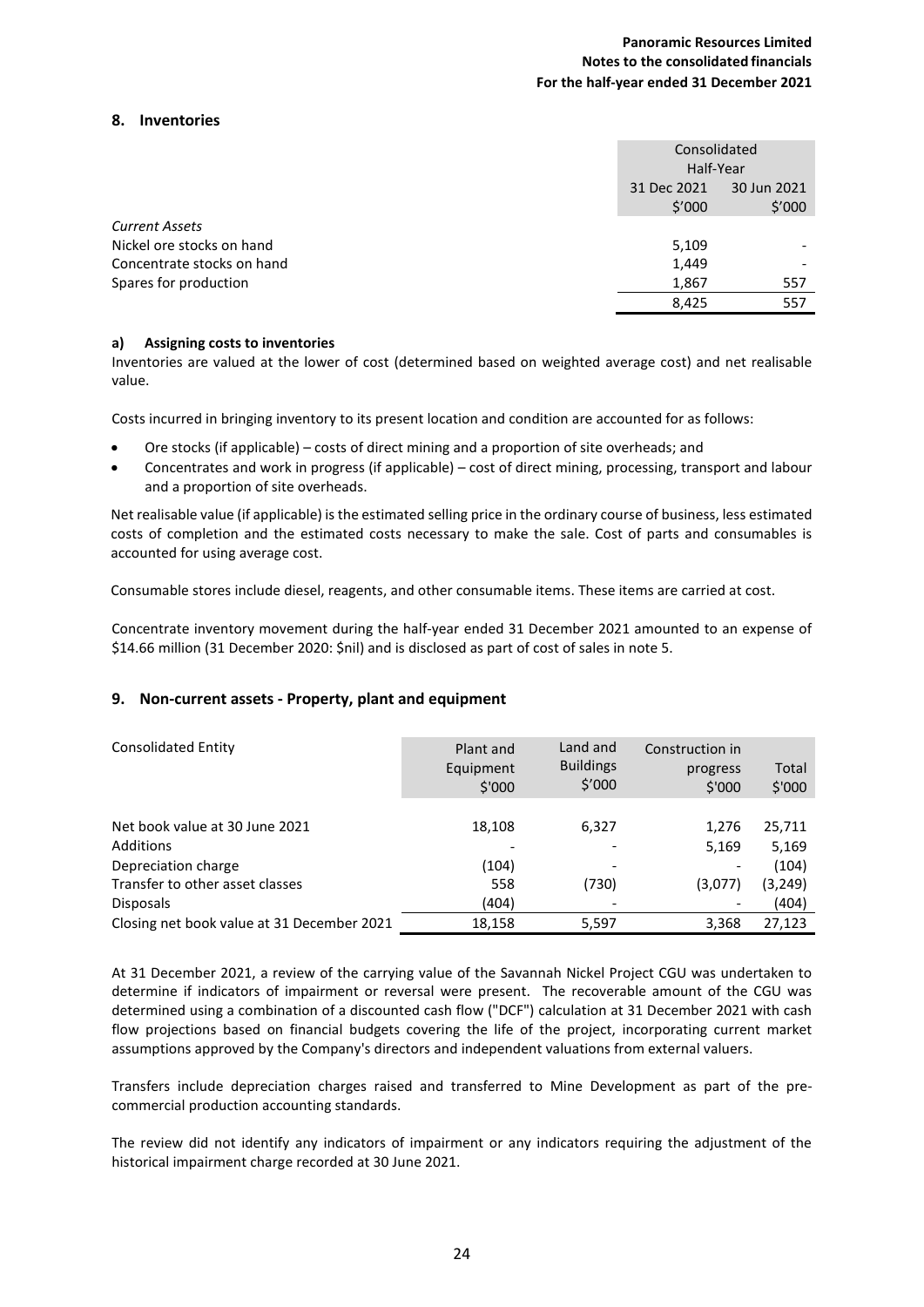## **10. Non-current assets - Exploration and evaluation, development, and mineral properties**

| <b>Consolidated Entity</b>                 | Mine<br>Development<br>\$'000 | Exploration and<br>Evaluation<br>\$'000 | Total<br>\$'000 |
|--------------------------------------------|-------------------------------|-----------------------------------------|-----------------|
| Net book value at 30 June 2021             | 136,076                       | 5,551                                   | 141,627         |
| Additions                                  | 38.116                        |                                         | 38,116          |
| Amortisation charge                        |                               |                                         |                 |
| Remeasurement of rehabilitation provision  | (237)                         | -                                       | (237)           |
| Closing net book value at 31 December 2021 | 173,955                       | 5,551                                   | 179.506         |

The ultimate recoupment of costs carried forward for exploration and evaluation expenditure is dependent on the successful development and commercial exploitation or the sale of the respective mining areas. Current year additions include capitalisation of pre-commercial production costs.

## **11. Trade and other payables**

|                            | Consolidated<br>Half-Year                      |       |
|----------------------------|------------------------------------------------|-------|
|                            | 31 Dec 2021<br>30 Jun 2021<br>\$′000<br>\$′000 |       |
| <b>Current liabilities</b> |                                                |       |
| Trade payables             | 3,707                                          | 1,700 |
| <b>Accrued Expenses</b>    | 12,995                                         | 2,688 |
|                            | 16,702                                         | 4,388 |

Trade payables and accrued expenses represent liabilities for goods and services provided to the group prior to the end of the financial period which are unpaid. Current trade payables and other payables are unsecured and are usually paid with 30 days of recognition.

Trade payables are non-interest bearing and are normally settled on 30-day terms. Due to the short-term nature of these payables, their carrying value is assumed to approximate their fair value.

## **12. Borrowings**

|                         | Consolidated<br>Half-Year |                       |
|-------------------------|---------------------------|-----------------------|
|                         | 31 Dec 2021<br>\$′000     | 30 Jun 2021<br>\$′000 |
| Current liabilities     |                           |                       |
| External loan           | 3,101                     | -                     |
|                         | 3,101                     |                       |
| Non-Current liabilities |                           |                       |
| External loan           | 38,286                    |                       |
|                         | 38,286                    |                       |
|                         |                           |                       |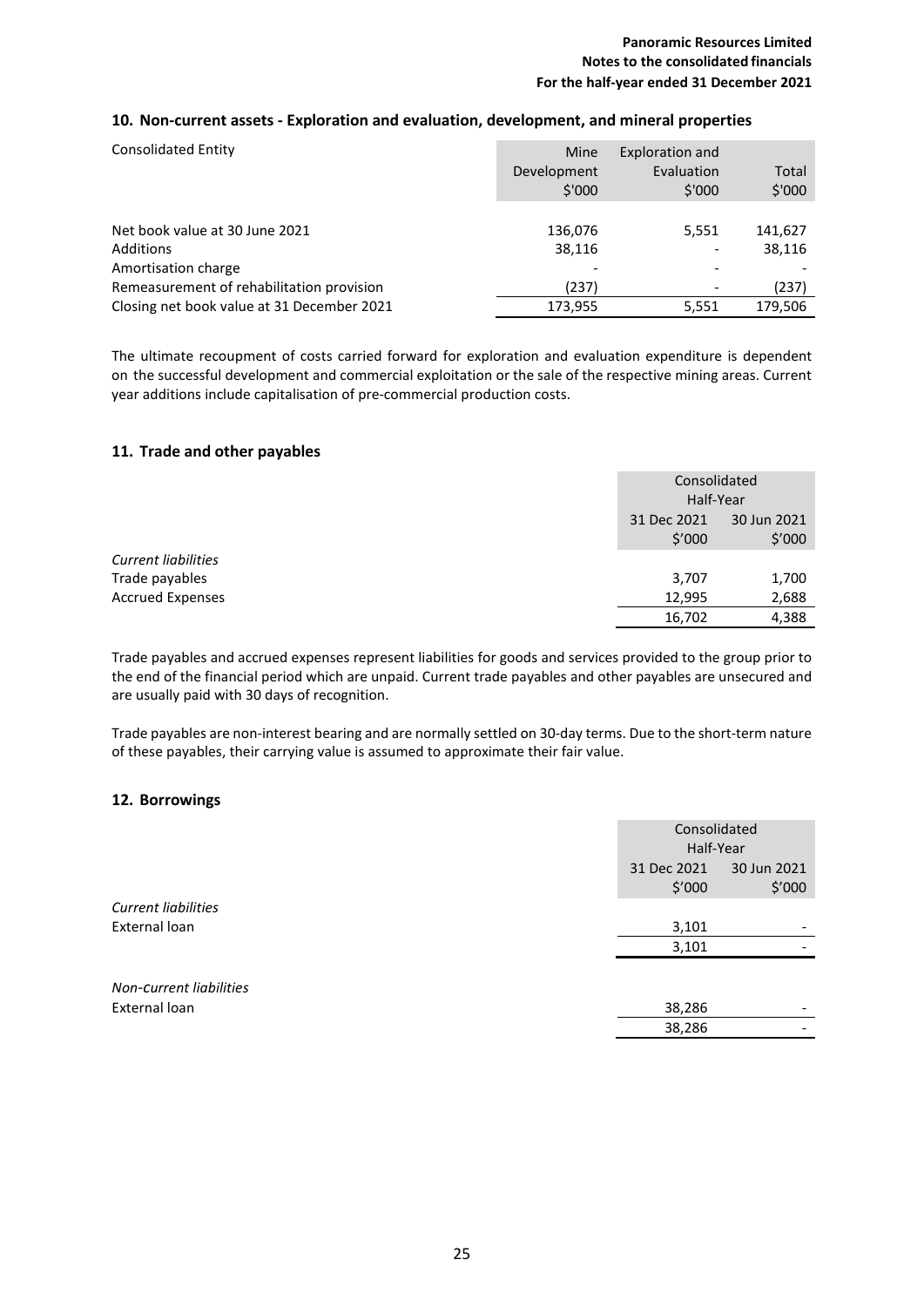## **12. Borrowings (continued)**

On the 24September 2021, the Company drew down US\$30.0 million from its secured loan facility with Trafigura Pte Ltd. The facility has two secured tranches comprising a US\$30.0 million five-year Prepayment Loan Facility (PLF) and a US\$15.0 million Revolving Credit Loan Facility (RCF). The PCF has a five-year term from drawdown with interest only repayments required in the first 12 months. Debt repayments begin in August 2022 and are sculpted to align with project cash flows.

The RCF had an 18-month term from 1 July 2021 and has the option (at the Company's election) to be repayable by way of a final bullet repayment of US\$15.0 million at the end of the facility term being 31 December 2022 (RCF Tranche only). The RCF was undrawn at 31 December 2021.

Both facilities are subject to the same interest rate which comprises the three-month LIBOR plus a favourable interest margin. The facilities have no ongoing commitment fees. There are no requirements to undertake commodity hedging. At the Company's election, the facility can be repaid in full (ahead of schedule) without penalty.

The security pledged to Trafigura for the two facility limits comprise a fixed and floating charge over all the assets and undertakings of Savannah Nickel Mines Pty Ltd (Savannah) and Pan Transport Pty Ltd together with a mining mortgage over six key project tenements. Panoramic Resources Ltd (Panoramic) has provided a security pledge over both the shares it holds in Savannah and the intercompany loan receivable due from Savannah. A corporate guarantee has also been provided by Panoramic to Trafigura.

The facility has a limited number of financial and reporting covenants that are largely aligned with the ASX disclosure requirements for half-year and full year reporting. At 31 December 2021, the Company was in compliance with these requirements.

### **13. Lease Liabilities**

|                            | Consolidated |             |
|----------------------------|--------------|-------------|
|                            | Half-Year    |             |
|                            | 31 Dec 2021  | 30 Jun 2021 |
|                            | \$′000       | \$′000      |
| <b>Current liabilities</b> |              |             |
| Lease Liabilities          | 9,412        | 1,445       |
|                            | 9,412        | 1,445       |
|                            |              |             |
| Non-current liabilities    |              |             |
| Lease Liabilities          | 26,073       | 4,738       |
|                            | 26,073       | 4,738       |

The Group recognises lease liabilities on account of right of use assets. Right of use assets arise from operating contracts the Group has for the provision of equipment and services for underground mining (Barminco), onsite power station at the Savanah Nickel Project, storage and ship loading facilities at the Wyndham port, mobile equipment (loaders & buses), the rental of corporate office space in Perth and IT equipment. The value of right of use assets recorded in non-current assets total \$33.1 million.

Lease liabilities are measured at the present value of lease payments to be made over the lease term. The lease payments include fixed payments (including in-substance fixed payments) less any lease incentives receivable, variable lease payments that depend on an index or a rate, and amounts expected to be paid under residual value guarantees. The lease payments also include the exercise price of a purchase option reasonably certain to be exercised by the Group and payments of penalties for terminating a lease, if the lease term reflects the Group exercising the option to terminate. The variable lease payments that do not depend on an index or a rate are recognised as an expense in the period on which the event or condition that triggers the payment occurs.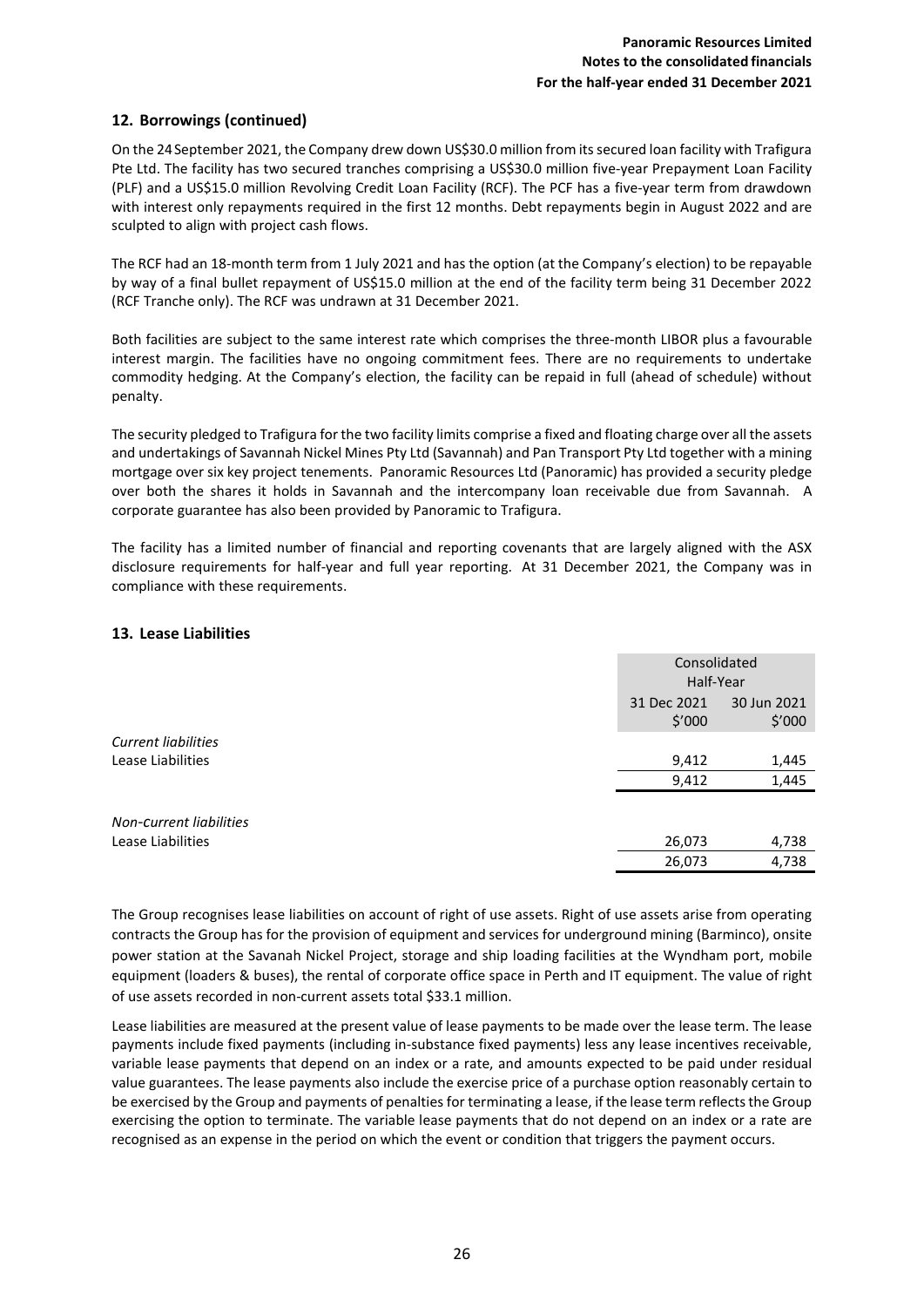### **14. Provisions**

|                                        |             | Consolidated<br>Half-Year |  |
|----------------------------------------|-------------|---------------------------|--|
|                                        | 31 Dec 2021 | 30 Jun 2021               |  |
|                                        | \$′000      | \$′000                    |  |
| <b>Current Liabilities</b>             |             |                           |  |
| Employee benefits - annual leave       | 497         | 474                       |  |
| Employee benefits - long service leave | 53          | 153                       |  |
| Provision - other                      | 873         |                           |  |
| Restructuring costs                    |             | 87                        |  |
|                                        | 1,423       | 714                       |  |
| <b>Non-current Liabilities</b>         |             |                           |  |
| Employee benefits - long service leave | 27          | 10                        |  |
| Rehabilitation                         | 23,506      | 23,556                    |  |
|                                        | 23,533      | 23,566                    |  |

The provision for rehabilitation represents the discounted value of the present obligation to restore, dismantle and rehabilitate certain items of property, plant, and equipment and to rehabilitate exploration and mining leases. The discounted value reflects a combination of management's assessment of the nature and extent of the work required, estimates of the future cost of performing the work required, the expected timing of cash flows and the discount rate applied. Changes to one or more of these assumptions is likely to result in a change to the carrying value of the provision and the related asset or a change to profit and loss in accordance with the Group's accounting policy stated in note 1 of the Group's most recent Annual Report.

## **15. Dividends**

No dividend was declared or paid for the half-years ended 31 December 2021 and 31 December 2020.

#### **16. Contingencies**

The Group had no contingent liabilities at 31 December 2021 (2020: nil).

#### **17. Commitments**

There were no significant changes in commitments since the last annual financial report.